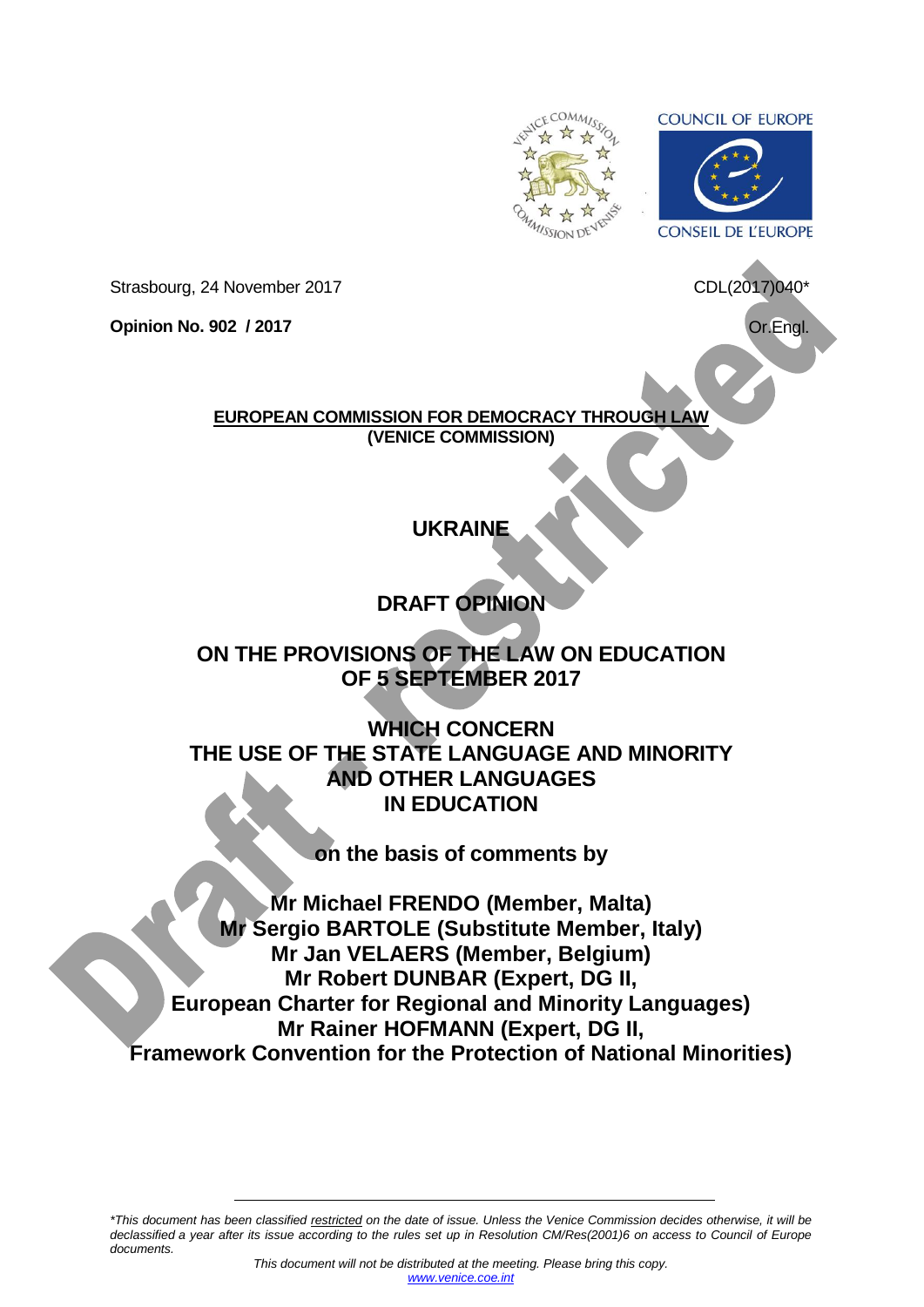# **Contents**

| Constitutional and legal framework for the use of languages in education 5<br>$1_{-}$ |  |
|---------------------------------------------------------------------------------------|--|
| 2 <sub>1</sub>                                                                        |  |
| 3.                                                                                    |  |
|                                                                                       |  |
|                                                                                       |  |
|                                                                                       |  |
| C. Compliance with relevant international and constitutional provisions  11           |  |
| 1.                                                                                    |  |
| 2 <sub>1</sub>                                                                        |  |
| Article 7 as an appropriate means to realise the legitimate aim  16<br>3.             |  |
| 4.                                                                                    |  |
|                                                                                       |  |
|                                                                                       |  |
|                                                                                       |  |
|                                                                                       |  |
|                                                                                       |  |
|                                                                                       |  |
|                                                                                       |  |
|                                                                                       |  |
|                                                                                       |  |
|                                                                                       |  |
|                                                                                       |  |
|                                                                                       |  |
|                                                                                       |  |
|                                                                                       |  |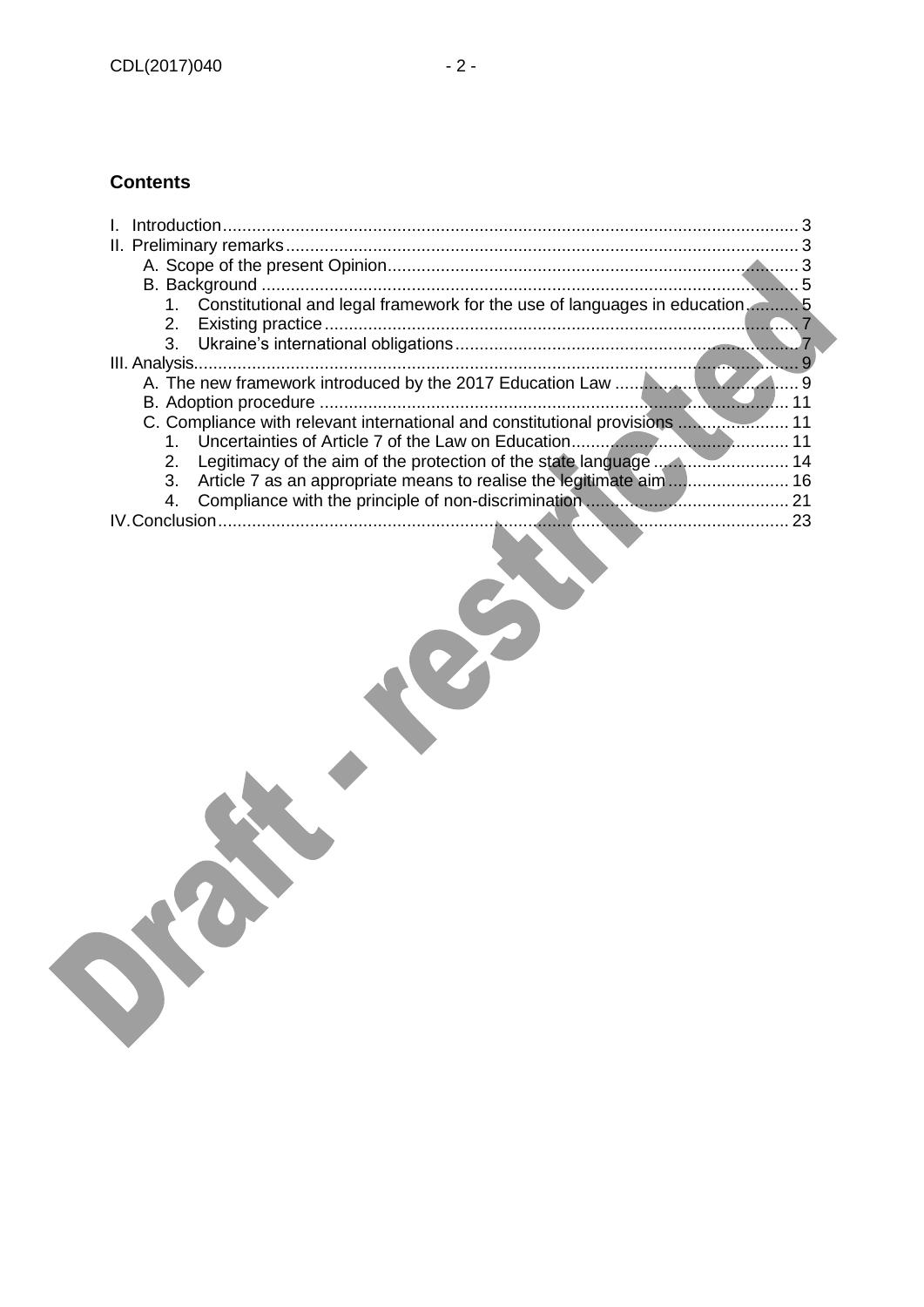### <span id="page-2-0"></span>**I. Introduction**

1. By letter of 29 September 2017, the Ministry of Foreign Affairs of Ukraine requested the Venice Commission to prepare an opinion on Article 7 of the Law on Education of 5 September 2017 (hereinafter the Education Law), which regulates the use of the state language and minority and other languages in education (see CDL-REF(2017)047). In its Resolution 2189(2017) of 12 October 2017 (*The new Ukrainian law on education: a major impediment to the teaching of national minorities' mother tongues*), the Parliamentary Assembly of the Council of Europe expressed concerns about this Law and asked the Ukrainian authorities to fully implement forthcoming recommendations and conclusions of the Venice Commission and to modify the new Education Act accordingly.

2. The Venice Commission invited Mr Sergio Bartole, Mr Michael Frendo, and Mr Jan Velaers, to act as rapporteurs for this Opinion. Mr Rainer Hofmann and Mr Robert Dunbar (experts of the Directorate General of Democracy (DGII) of the Council of Europe) also contributed to this Opinion.

3. On 31 October - 1 November 2017, a delegation of the Venice Commission, composed of Mr Michael Frendo, Mr Jan Velaers, Mr Robert Dunbar and Mr Rainer Hofmann accompanied by Mr Thomas Markert, Director, Secretary of the Venice Commission and Ms Artemiza Chisca, Head of the Democratic Institutions and Fundamental Rights Division, visited Kyiv and had discussions with representatives of the Ukrainian authorities and of Ukraine's national minorities. The Venice Commission delegation is grateful to the Ukrainian authorities and to the other stakeholders they met for their excellent cooperation during the visit.

4. The present Opinion was prepared on the basis of contributions by the rapporteurs and experts and on the basis of the English translation of the Education Law provided by the Ukrainian authorities. Inaccuracies may occur in this Opinion as a result of incorrect translations.

5. [*This opinion was adopted by the Venice Commission at its … Plenary Session (Venice, … 2017).*

#### <span id="page-2-1"></span>**II. Preliminary remarks**

#### <span id="page-2-2"></span>**A. Scope of the present Opinion**

6. The Venice Commission has already had the occasion to examine provisions pertaining to the protection of languages in Ukraine in 2011, when it was asked by the Ukrainian authorities to assess two draft laws dealing with the issue of languages. The findings and recommendations contained in its 2011 assessment remain entirely relevant for the purpose of the present opinion.

7. Already in 2011, the Commission stressed that "*the use and the protection of languages has been and remains, in Ukraine, a complex and highly sensitive issue, which has repeatedly*  become one of the main topics in different election campaigns and continues to be subject of *debate - and sometimes to raise tensions - within the Ukrainian society*" and that "*[t]he balance between regional and/or minority language protection and the protection of Ukrainian as the state language, including the specific situation of the Russian language, continues to be a serious challenge for the authorities of Ukraine*".*<sup>1</sup>*

<sup>&</sup>lt;sup>1</sup> See Opinion on the Draft Law on languages in Ukraine adopted by the Venice Commission at its 86<sup>th</sup> Plenary Session (Venice, 25-26 March 2011), CDL-AD(2011)008), paragraphs 27 and 28.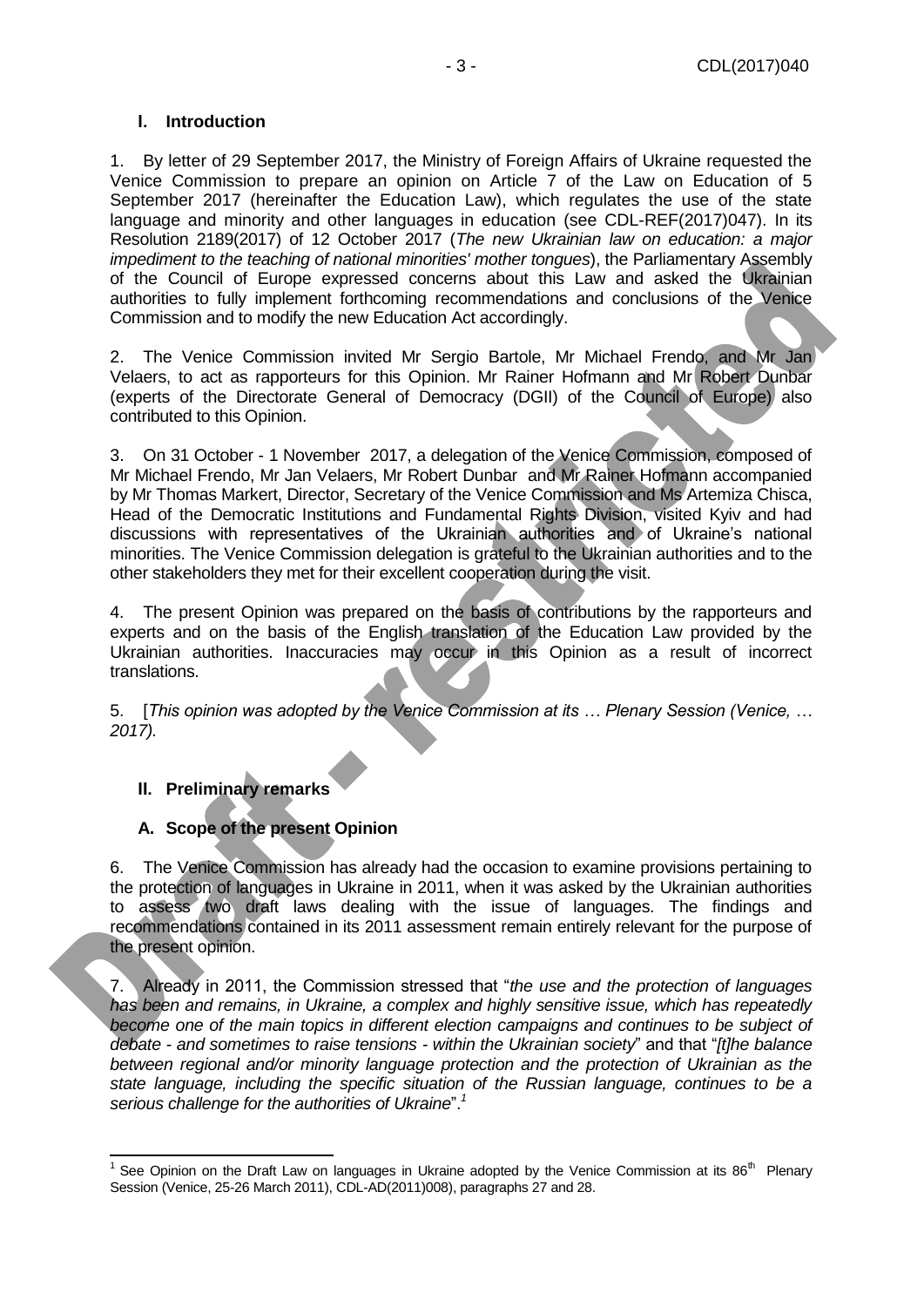discussions in Ukraine. While acknowledging the legitimate aim of establishing up-to-date and modern legislation on languages, the Opinion stressed, in the light of Ukraine's Constitution, Ukraine's historical, linguistic and political background, the need for an appropriate balance between the promotion and development of Ukrainian as the state language, and the protection of the various regional and/or minority languages in use in the country. The Commission nevertheless found the draft unbalanced as its provisions were disproportionately strengthening the position of the Russian language, without taking appropriate measures to confirm the role of Ukrainian as the state language, and without duly ensuring protection of other regional and minority languages. It expressed its concern that, based on such an approach, the draft might increase existing linguistic divisions in the country rather than decrease them. In the view of the Commission, careful consideration and a very cautious approach was needed with regard to the protection of the Russian language, in view of the very sensitive nature of this issue.

9. The Opinion adopted in December 2011<sup>2</sup> examined a second, revised draft Law submitted by the Ukrainian authorities, the "Draft Law on principles of the State Language Policy in Ukraine." The Commission welcomed a more balanced text, and an approach which could be beneficial, in certain areas of public life, to the protection of other regional or minority languages as well. It concluded, however, that increased guarantees were needed to ensure a fair balance between the protection of the rights of minorities and their languages, including Russian, and the protection of the Ukrainian language as the sole, constitutionally guaranteed, State language. The final text of the draft, which was subsequently adopted by the Ukrainian Parliament,<sup>3</sup> was not submitted to the assessment of the Venice Commission.

10. In the context of the present Opinion, the Venice Commission has not examined the entire text of the new Education Law, nor the overall Ukrainian legal framework in the field of language protection, or the practical situation of national minorities and their languages in this country. The present Opinion is limited to the assessment of the provisions of the new Education Law which concern the use of languages in education, namely "**Article 7. The language of education"** and **Article 3 paragraph 18 of the Concluding and Transitional Provisions.** 

11. According to the information received during the visit to Kyiv, the Law on Education is to be considered as a framework law. Implementation modalities will thus need to be provided by subsequent legislation, in particular by the forthcoming Law on Secondary Education. The present analysis and ensuing recommendations are therefore only based on the provisions in force at the date of its adoption, although for their understanding, the position expressed by the Ministry of Education and Science of Ukraine, both during the exchange of views held in Kyiv and in writing, has also been taken into account (see "Position on the Article 7 of the Law of Ukraine "On Education",<sup>4</sup> dated 27 October 2017, hereinafter the "Ministry of Education Position Paper").

 $\overline{2}$ See Opinion on the draft law on principles of the state language policy of Ukraine adopted by the Venice Commission at its 89th Plenary Session (Venice, 16-17 December 2011), (CDL-AD(2011)051).

 $3$  Notably, the adopted text, which raised strong criticism and sparked big protests in the country, gave Russian or any other minority language the status of a ["regional language"](https://en.wikipedia.org/wiki/Regional_language) and authorized its use in courts, schools and other government institutions in areas of Ukraine where the percentage of persons belonging to national minorities exceeds 10% of the total local population. Since then various cities and regions of Ukraine declared Russian a regional language in their jurisdictions. [Hungarian,](https://en.wikipedia.org/wiki/Hungarian_language) [Moldovan](https://en.wikipedia.org/wiki/Moldovan_language) and [Romanian](https://en.wikipedia.org/wiki/Romanian_language) also became regional languages in the relevant settlements.

<sup>&</sup>lt;sup>4</sup> CDL-REF(2017)051, Ministry of Education and Science of Ukraine, "Position on the Article 7 of the Law of Ukraine "On Education", 27 October 2017.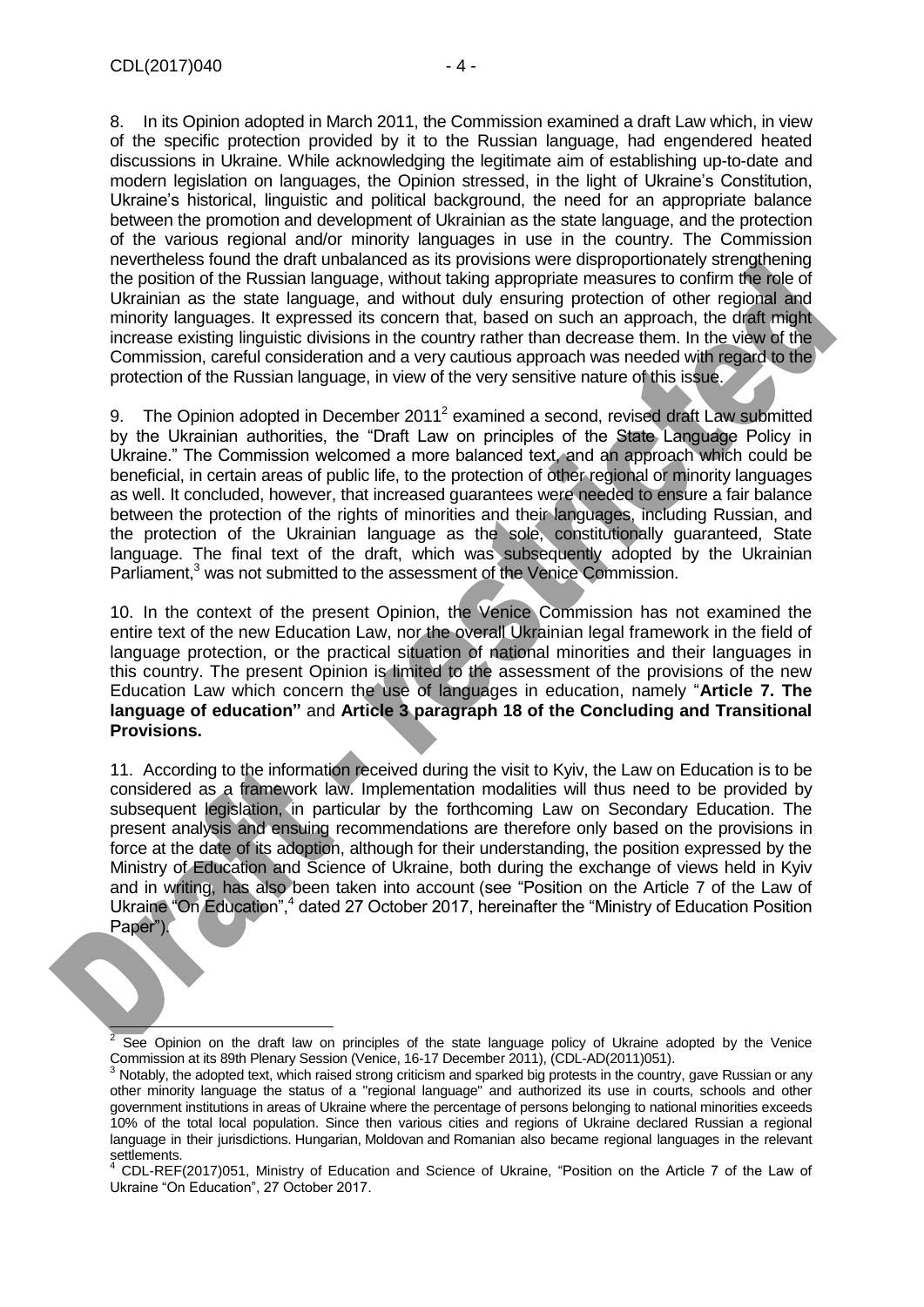12. The Venice Commission has assessed the above provisions in the light of the European and international standards applicable to the protection of national minorities and their languages, as laid down in particular in the Framework Convention for the Protection of National Minorities (hereinafter the Framework Convention)<sup>5</sup> and the European Charter of Regional and Minority Languages (hereinafter the Charter).<sup>6</sup> The Commission has also taken into account, in its examination, the obligations undertaken by Ukraine under these instruments, as well as those deriving from the non-discrimination provisions, as enshrined in the European Convention on Human Rights (ECHR) and its Protocol 12, and other international texts.

13. Due attention was paid, in this analysis, to the overall legal and constitutional framework for language and minority protection in force in Ukraine, and the consistency of the relevant provisions. The somewhat unclear and diverging information received with regard to the applicability of the 2012 Law on principles of the State Language Policy in Ukraine, added further complexity to the present analysis (see comments in paragraphs 22 to 24).

14. In line with the request submitted to the Venice Commission,<sup>7</sup> a number of comments in the present Opinion make reference to the Constitution of Ukraine. However, the Venice Commission considers it important to make clear that it is not its intention nor within its mandate to take a final stand on the conformity of the provisions submitted to it with the Ukrainian Constitution. It belongs to the Constitutional Court of Ukraine to assess the constitutionality of the Ukrainian legislation. According to the information available to the Commission, the Constitutional Court has already been seized with regard to the constitutionality of Article 7 of the new Education Law.

#### <span id="page-4-0"></span>**B. Background**

#### **1. Constitutional and legal framework for the use of languages in education**

<span id="page-4-1"></span>15. Several articles of the Ukrainian Constitution contain guarantees related to the protection of languages and linguistic rights and freedoms in Ukraine.

16. Article 10 is the key provision from this perspective, as it lays down the basic/constitutional principles for the operation of languages in Ukraine:

*"The State language of Ukraine shall be the Ukrainian language.*

*The State shall ensure comprehensive development and functioning of the Ukrainian language in all spheres of social life throughout the entire territory of Ukraine. Free development, use, and protection of Russian and other languages of national minorities of Ukraine shall be guaranteed in Ukraine.*

*The State shall promote the learning of languages of international communication. The use of languages in Ukraine shall be guaranteed by the Constitution of Ukraine and shall be determined by law."* 

17. Article 11 guarantees the protection of languages as part of people's identity, in the framework of the state's obligation to "*promote the consolidation and development of the Ukrainian nation, its historical consciousness, traditions, and culture, as well as development of* 

 $\overline{a}$ <sup>5</sup> Ukraine ratified the Framework Convention on 26 January 1998.The Framework Convention entered into force in respect of Ukraine on 1 May 1998.

Ukraine ratified the Language Charter on 19 September 2005. The Language Charter entered into force in

respect of Ukraine on 1 January 2006.<br><sup>7</sup> The request letter asks the Venice Commission to consider Article 7 both in the light of the relevant international instruments and of the obligation enshrined in article 10 of the Ukrainian Constitution, that "*The State shall ensure comprehensive development and functioning of the Ukrainian language in all spheres of social life throughout the entire territory of Ukraine*."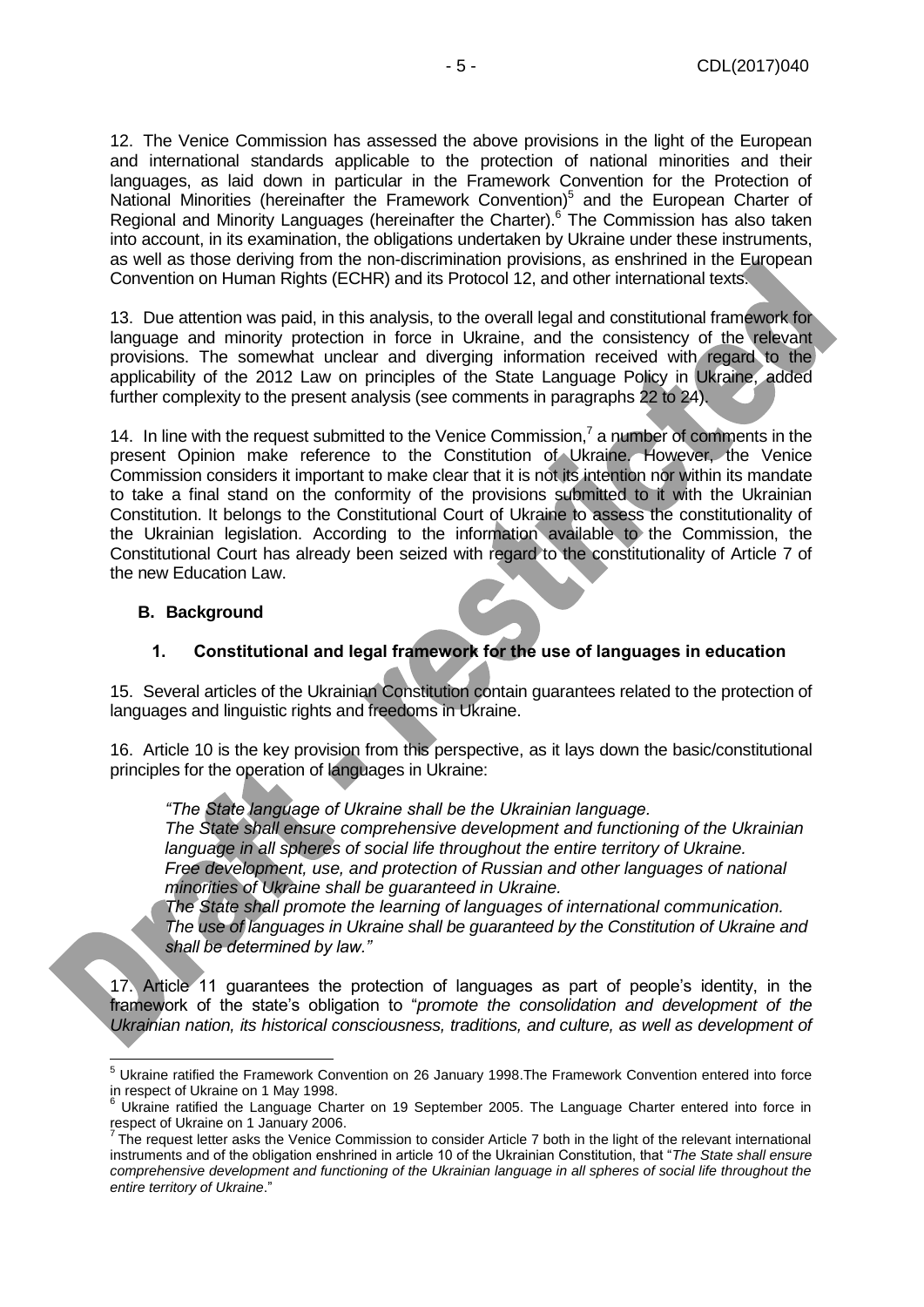*ethnic, cultural, linguistic, and religious identity of all indigenous peoples and national minorities of Ukraine*".

18. The non-discrimination clause in Article 24.2 prohibits "*privileges or restrictions based on race, skin colour, political, religious, and other beliefs, gender, ethnic and social origin, property status, place of residence, linguistic or other characteristics*."

19. Article 22.3 establishes that "*[t]he content and scope of existing rights and freedoms shall not be diminished in the adoption of new laws or in the amendment of laws that are in force*."

20. Finally, Article 53.5 states that *"[c]itizens belonging to national minorities shall be guaranteed, in accordance with law, the right to education in their native language, or to study their native language at the state and communal educational establishments or through national cultural societies.*"

21. The Constitutional Court of Ukraine, in its ruling n°10-rp/99 of 14 December 1999,<sup>8</sup> provided its interpretation of Article 10 of the Constitution. According to the Court, pursuant to the provisions of Article 10 of the Constitution of Ukraine and the laws of Ukraine on guaranteeing the use of languages in Ukraine, including in the educational process, the language of instruction in pre-school, general secondary, vocational and higher state and communal educational institutions of Ukraine is the Ukrainian language. In state and communal educational institutions, in addition to the state language, in accordance with the provisions of the Constitution, in particular part five of Article 53, and the laws of Ukraine, the languages of national minorities can be used and studied in the educational process.

22. At the legislative level, the protection of language related rights of persons belonging to national minorities is mainly guaranteed by: the 1992 Law on National Minorities (see Articles 6 and 8)<sup>9</sup>; the Law of 15 May 2003 № 802-IV on Ratification of the European Charter for Regional or Minority Languages; and the Law No. 5029-VI of 3 July 2012 on Principles of the State Language Policy (hereinafter the 2012 Language Law). More specific provisions may be found in sectoral legislation.

23. Article 4.1 of the 2012 Language Law states that "[f]*oundations of the state language policy are embodied in the Constitution of Ukraine, while the use of languages in Ukraine is regulated solely by the present framework law. The latter shall serve as a basis for other legislative acts that regulate the use of languages in specific spheres of public life*". However, during the exchanges held in Kyiv with the Venice Commission delegation, some representatives of the Ukrainian authorities expressed the view that, in the specific context currently prevailing in Ukraine, this particular Law, the constitutionality of which has been challenged before the Constitutional Court, has lost its (legal) relevance.

24. It is recalled that, on 23 February 2014, the Ukrainian Parliament voted for the abrogation of this Law. Yet, the acting Ukrainian President declared that he would not be signing the repeal bill until a new law on languages is adopted. So far, no such law has been adopted, although several drafts seem to be in preparation at the date of the present Opinion. It is important to

 8 <http://www.ccu.gov.ua/docs/406>

<sup>&</sup>lt;sup>9</sup> Law On National Minorities, Law no. 2494-12 of June 25<sup>th</sup>, 1992 (Supreme Executive Council, No. 36, Art. 529): Article 6 : "*The state guarantees to all national minorities the rights to national-cultural autonomy: the using and*  learning of their native languages and the using and learning of their native languages in state educational *establishments or at national-cultural societies; development of national-cultural traditions, using of national symbols, celebration of their national holidays, exercising their religions, satisfying their needs for literature, art, mass media, establishing their national-cultural and educational institutions and any activity, which is not in conflict with this law. Nationalities' historical and cultural heritage on the territory of Ukraine is protected by law*.";

Article 8: "*At working places of state bodies, public associations as well as enterprises, establishments and organisations situated in places where the majority of a population is made up by a national minority, its native language may be used as well as the Ukrainian state language*".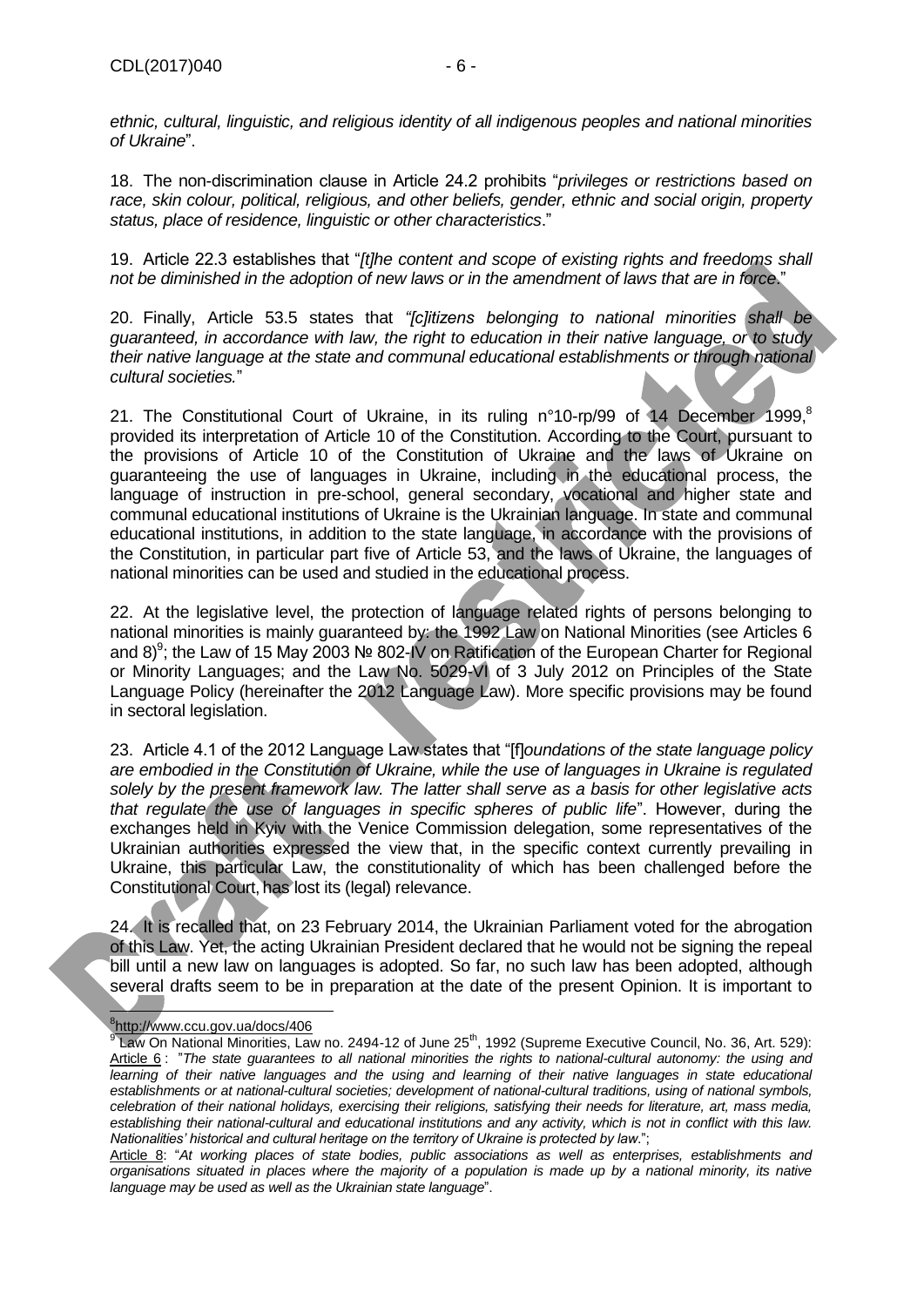note, in this connection, that following a request for constitutionality review in July 2014, the 2012 Law is under consideration by the Constitutional Court. The case is still pending before the Court for final decision. It would appear thus that the 2012 Language Law remained (and in legal terms is at present) in force (see also footnote 3 above).

#### **2. Existing practice**

<span id="page-6-0"></span>25. There is a long history in Ukraine of teaching of, and teaching through the medium of, minority languages.

26. As indicated in the Ministry of Education Position Paper.<sup>10</sup> according to official statistics, presently there are around 400,000 children from national minorities in 735 schools in Ukraine in which teaching is conducted exclusively in the language of the national minority, with Ukrainian only studied as a subject. Monitoring reports of the Committee of Experts under the Language Charter indicate that education at primary and secondary school levels, primarily through the medium of Russian, is particularly widespread in Ukraine, but that such education is also widely available in other languages, including Hungarian, Romanian and Moldovan.

27. Bilingual education at both primary and secondary school levels, in a variety of minority languages, combined with Ukrainian, is also available, and many minority languages are taught as subjects in primary and secondary school curricula.

#### **3. Ukraine's international obligations**

<span id="page-6-1"></span>28. Ukraine has ratified international treaties on the protection of human rights,<sup>11</sup> which prohibit discrimination on the ground of language and contain general guarantees for the protection of minority rights: Article14 of the European Convention on Human Rights (hereinafter ECHR), in connection with Article 2 of the First Additional Protocol; Article 1 of Protocol 12 to the ECHR; Article E of the European Social Charter; Article 26 (non-discrimination clause) and Article 27<sup>12</sup> of the International Covenant on Civic and Political Rights; Article 2 (2) of the International Covenant on Social, Cultural and Economic Rights.

29. Ukraine is also party to the Council of Europe instruments specifically devoted to the protection of national minorities and their languages - the Framework Convention for the Protection of National Minorities and the European Charter for Regional or Minority Languages. The fulfilment of Ukraine's international obligations to protect the language rights of persons belonging to national minorities is monitored by the specific supervisory bodies of the Council of Europe - the Advisory Committee on the Framework Convention for the Protection of National Minorities and the Committee of Experts of the European Charter for Regional or Minority Languages,<sup>13</sup> and has led to the adoption of specific recommendations by those bodies and the Committee of Ministers of the Council of Europe.

Į <sup>10</sup> See CDL-REF (2017)051.

<sup>&</sup>lt;sup>11</sup> According to Article 9 of the Constitution, "International treaties that are in force, agreed to be binding by the *Verkhovna Rada of Ukraine, are part of the national legislation of Ukraine*."

<sup>12</sup> "*In those States in which ethnic, religious or linguistic minorities exist, persons belonging to such minorities shall not be denied the right, in community with the other members of their group, to enjoy their own culture, to profess and practise their own religion, or to use their own language*".

<sup>&</sup>lt;sup>13</sup> Advisory Committee on the Framework Convention, Opinion on Ukraine, 1 March 2002, ACFC/INF/OP/I(2002)010, Second Opinion on Ukraine, 30 May 2008, ACFC/INF/OP/II(2008)04; Third Opinion on Ukraine, 22 March 2012, ACFC/INF/OP/III(2012)02; Application of the Charter in Ukraine. Initial monitoring cycle, ECRML (2010) 6, 7 July 2010; Application of the Charter in Ukraine. 2<sup>nd</sup> monitoring cycle, ECRML (2014) 3, 15 January 2014.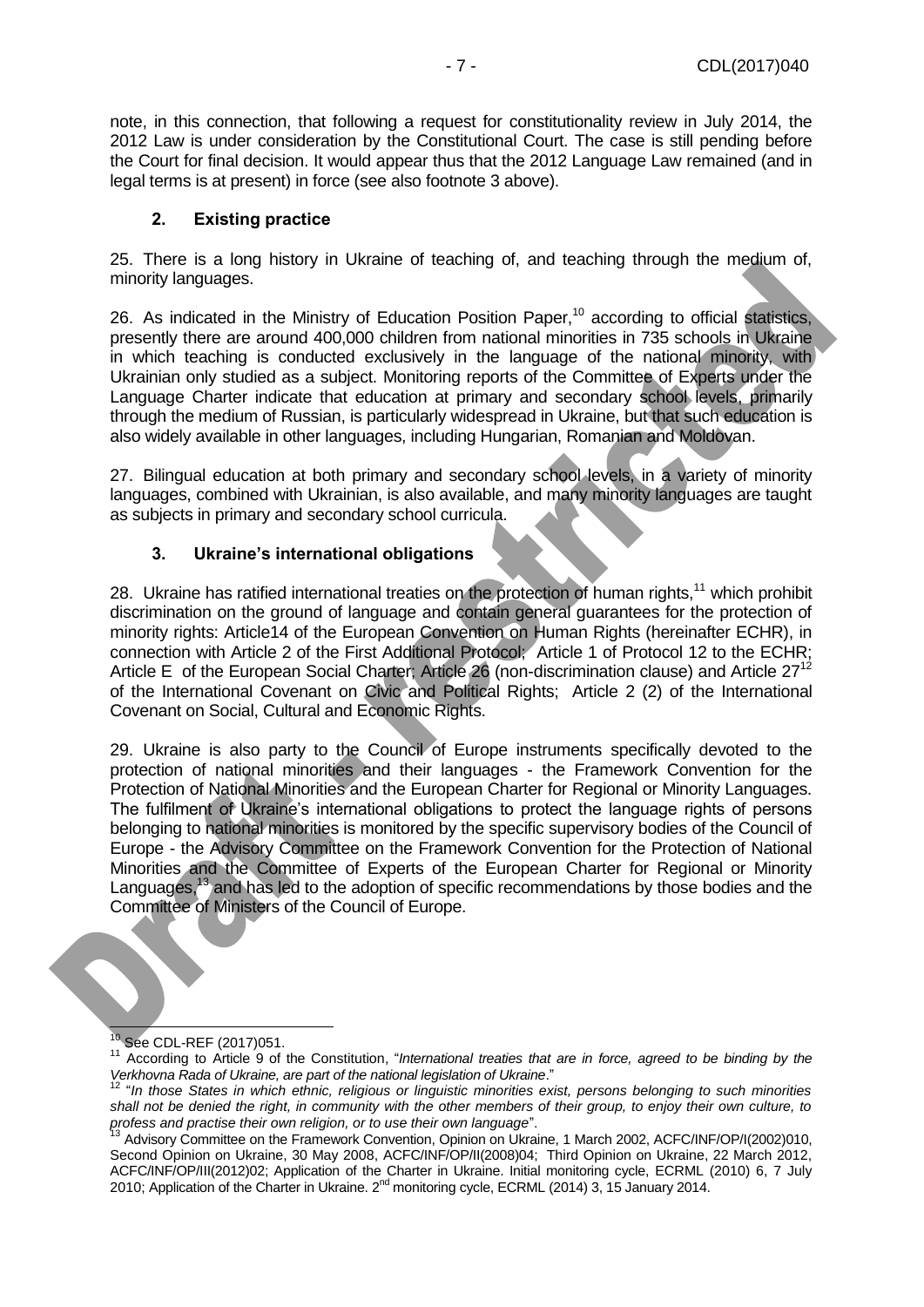#### *i. Obligations under the Language Charter*

30. According to the declaration made by Ukraine upon ratification, "*the provisions of the Charter shall apply to the languages of the following ethnic minorities of Ukraine: Byelorussian, Bulgarian, Gagauz, Greek, Jewish, Crimean Tatar, Moldavian, German, Polish, Russian, Romanian, Slovak and Hungarian*." In the Declaration contained in the instrument of ratification deposited on 19 September 2005, Ukraine further declared that "*in application of the provisions of the Charter, the measures aimed at the establishment of the Ukrainian language as the official language, its development and functioning in all spheres of social life in the whole territory of Ukraine shall not be construed as preventing or threatening the preservation or development of the languages to which the provisions of the Charter shall apply* […]"

31. Ukraine has chosen to apply precisely the same provisions of Part III to all of the regional or minority languages referred to in its instrument of ratification. Under Article 8, paragraph 1 a, in relation to pre-school education, Ukraine has committed itself to subparagraph a iii, which obliges Ukraine either (1) to making available such education in the relevant regional or minority language - essentially, minority language-medium education - or (2) to making available "a substantial part" of such education in the language - apparently some form of bilingual education. With respect to primary and secondary education, Ukraine has committed itself to subparagraphs b iv and c iv, which oblige Ukraine either: (1) to making available such education in the relevant regional or minority language - as with pre-school education, essentially minority language-medium education - or (2) to making available "a substantial part" of such education in the language - again, some form of bilingual education - or (3) to provide for the teaching of the language as an integral part of the curriculum - essentially, the teaching of the language as a subject. In all cases, the obligations apply "within the territory in which such languages are used, according to the situation of each of these languages".

### *ii. Obligations under the Framework Convention*

32. By ratifying the Framework Convention, Ukraine undertook, in terms of language protection in education, to recognise that every person belonging to a national minority has the right to learn his or her minority language (Article 14.1) and, in areas traditionally or substantially inhabited by national minorities, if there is sufficient demand, to make efforts "*to ensure, as far as possible and within the framework of [the] education systems, that persons belonging to those minorities have adequate opportunities for being taught the minority language or for receiving instruction in this language.*" (Article 14.1) Article 14.3 further provides that such support measures "*shall be implemented without prejudice to the learning of the official language or the teaching in this language*."

33. Under Article 12, appropriate measures should be taken to promote equal opportunities for access to all levels of education and to foster knowledge of both minorities and the majority's history, culture, and religion, including by ensuring adequate teacher training, availability of pedagogical material and promoting intercultural interaction. Ukraine also committed to recognise minorities' right to set up and to manage their own private educational and training establishments under Article13 of the Framework Convention.

34. The promotion of minorities' cultures, languages and traditions, and abstaining from assimilation policies (Article 5), as well as the promotion of equality and the protection against discrimination based on belonging to a national minority (Article 4), constitute further important obligations deriving from the Framework Convention for Ukraine, as does the promotion of tolerance, dialogue and mutual respect between all persons living on its territory (Article 6). Finally, as a party to this Convention, Ukraine must ensure effective participation of national minorities in public affairs, in particular those concerning them (Article 15).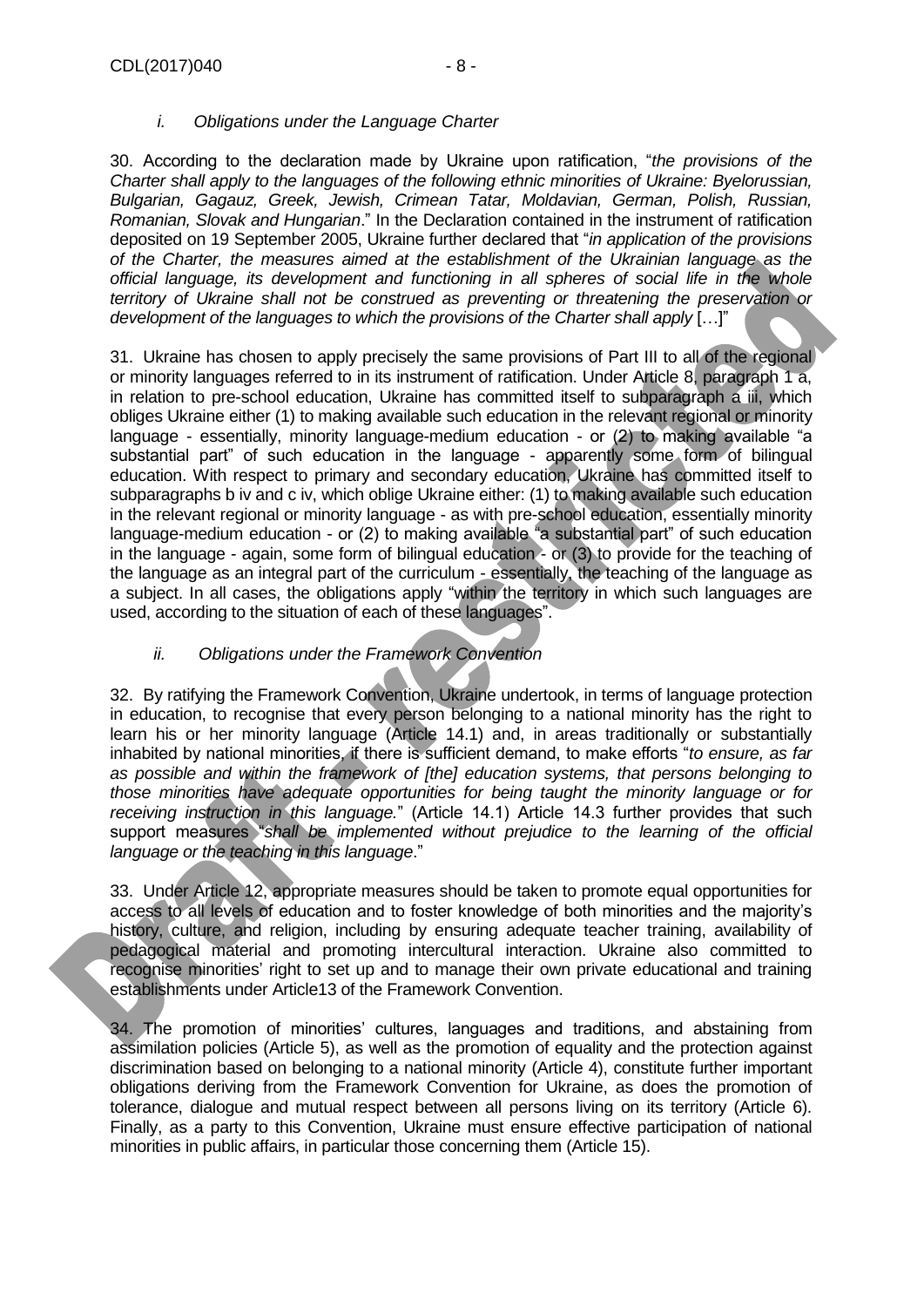35. Ukraine also committed to protecting national minorities and their cultures, linguistic identity and diversity, as well as intercultural dialogue in the context of the 2014 Association Agreement with the European Union and its Member States.<sup>14</sup>

36. Equally important, Ukraine assumed specific obligations for protecting national minorities and their languages, including in education, within the framework of its bilateral agreements with its neighbouring countries, and the kin-states of its minorities (Bulgaria, Belarus, Croatia, the Czech Republic, Hungary, Poland, Romania, the Republic of Moldova, the Russian Federation, the Slovak Republic). Negotiations are currently being held with some of these countries, following the entry into force of the new Education Law and the significant changes it brings to the system of minority language education.

37. The Ukrainian authorities have stressed that these negotiations are of particular importance for the next steps in the determination of the new regime introduced by Article 7 of the Education Law, in particular in the context of the elaboration and adoption of the forthcoming Law on Secondary Education. They also assured the Venice Commission rapporteurs that this Law and subsequent implementing rules would duly reflect the output of those negotiations and would allow the adjustment of the implementation parameters to the particular situation and needs of the respective minorities.<sup>15</sup>

#### <span id="page-8-0"></span>**III. Analysis**

#### <span id="page-8-1"></span>**A. The new framework introduced by the 2017 Education Law**

*The principle of the state language as a language of instruction*

38. Article 7, paragraph 1 of the new Law establishes, as an overarching principle, that Ukrainian, the (sole) official language of the state, "*is the official language of educational process in educational institutions of Ukraine*". It further adds that the state guarantees every citizen's right to formal education at all levels in Ukrainian.

39. With regard to minorities, Article 7 creates different regimes for different categories of minority.

#### *The languages of "'indigenous peoples of Ukraine"*

40. First, the Law distinguishes between "national minorities" and "indigenous peoples" of Ukraine". These terms do not appear to be defined in the Education Law itself, nor are they identified in the 1992 Law on National Minorities or in the 2012 Language Law.<sup>16</sup> During the visit to Kyiv, the Venice Commission delegation was given to understand that "indigenous peoples of Ukraine" are those minorities which do not have a kin-state. Specific reference was made to the Crimean Tatar, Karaim and Krimchak minorities, but this category would presumably also include the Gagauz, the Roma and Ruthenian minorities.

Į **<sup>14</sup>** *Association agreement between the European Union and its Member States, of the one part, and Ukraine, of the other part:* [https://eeas.europa.eu/sites/eeas/files/association\\_agreement\\_ukraine\\_2014\\_en.pdf](https://eeas.europa.eu/sites/eeas/files/association_agreement_ukraine_2014_en.pdf) (*A*rticles 4, 430)

<sup>&</sup>lt;sup>15</sup> According to the information provided by the Ukrainian authorities, at the date of the Venice Commission visit to Ukraine, agreements had already been achieved with Bulgaria and Poland, and the negotiations with Romania were quite advanced.

<sup>&</sup>lt;sup>16</sup> Article 7.2 of the 2012 Language Law provides that the "regional languages" of Ukraine, for the purposes of that law (in connection with the Language Charter), are the following: Russian, Belorussian, Bulgarian, Armenian, Gagauz, Yiddish, Crimean Tatar, Moldavian, German, Modern Greek, Polish, Roma, Romanian, Slovak, Hungarian, Ruthenian, Karaite (referred to in certain other instruments as Karaim) and Krymchatska (referred to in certain other instruments as Krimchak).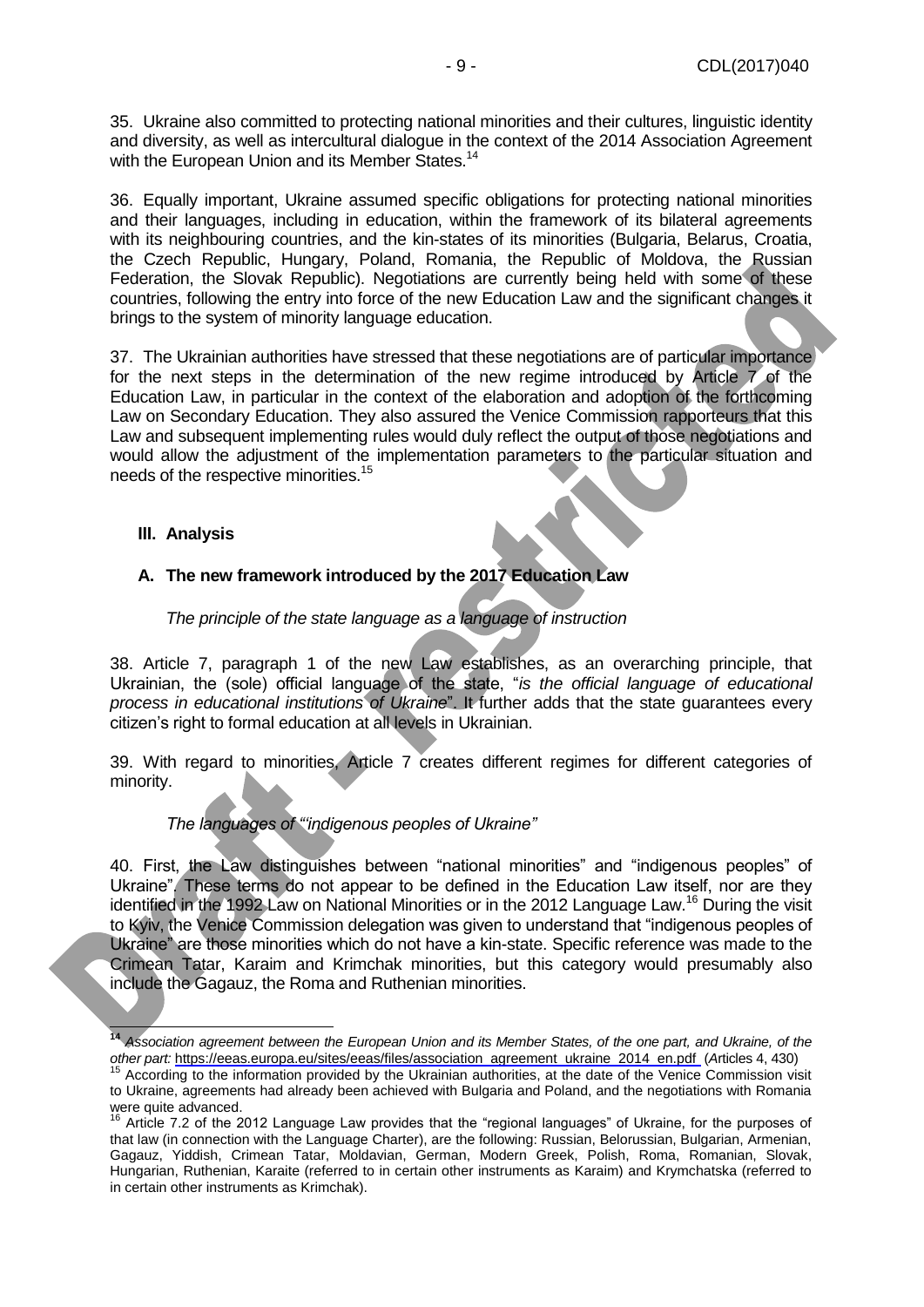41. "'Indigenous peoples of Ukraine" will benefit from the most favourable regime (described in Article 7, paragraph 1.5). They have the right to study in their language along with Ukrainian at the pre-school, primary, basic secondary and upper secondary levels (primary, basic secondary and upper secondary education is described as "general secondary education"). The Law does not specify which proportion of the education is in the medium of the indigenous language as opposed to Ukrainian, but appears to contemplate at least some form of bilingual education. The Law seems to provide, however, that the right is realised - "in accordance with the law" through the creation of separate classes within Ukrainian-speaking schools rather than in standalone minority language schools. Article 7, paragraph 1.6 furthermore provides that persons belonging to "indigenous peoples of Ukraine" have the right to study their language as a subject from primary to the end of general secondary education.

#### *The languages of "national minorities of Ukraine"*

42. With regard to persons belonging to "national minorities of Ukraine", there are two separate regimes.

43. First, such persons have the right to pre-school and primary education "in the language of the national minority they belong to and in the official language of the State"; as with indigenous peoples of Ukraine, the proportion of the education which takes place in the two languages is not specified, but appears to contemplate at the very least some form of bilingual education (Article 7, paragraph 1.3). Again, the Law seems to provide that the right is realised through the creation - again, "in accordance with the law" - of separate classes within Ukrainian-speaking schools rather than in stand-alone minority language schools.

44. Second, persons belonging to all "national minorities of Ukraine" have the right to study their language as a subject from the beginning of primary to the end of secondary education (Article 7, paragraph 1.6).

45. However, two different approaches are taken to education through the medium of the language of the national minority at the basic secondary and upper secondary levels.

46. Article 7, paragraph 4 provides that "one or more disciplines" *can* be taught through the medium of English and other official languages of the European Union. Thus, speakers of official languages of the EU - Bulgarian, Greek, German, Polish, Romanian, Slovak and Hungarian - may receive at least some of their education at basic and upper secondary education through the medium of their language, along with education in the state language.

47. That being said, it is important to note, however, that the Law does not guarantee that such speakers have *a right* to education in their language, since Article 7, paragraph 4 merely states that such education is possible; it would appear, therefore, that the provision of such education would be at the discretion of the education authorities.

48. Under the same Article 7, paragraph 4, it will no longer be possible for speakers of languages of other minorities - Belorussian, "Jewish" Language, Moldovan and, very significantly, Russian - to receive any education at basic or upper secondary level (after the primary classes) through the medium of their language. These persons will, however - as already noted - be able to study their language as a subject. Persons belonging to the concerned minorities are therefore at a disadvantage, both as compared to those belonging to indigenous peoples and to those belonging to other national minorities (whose languages are EU official languages). It is worth mentioning the peculiar situation of the Moldovan minority, whose language is identical to the language spoken by the Romanian minority, but which is nevertheless not an official language in the EU, as is the case for Romanian. Since the language of the Moldovan community is not an official language of the EU, persons belonging to the Moldovan minority will, in the context of medium and upper secondary education, only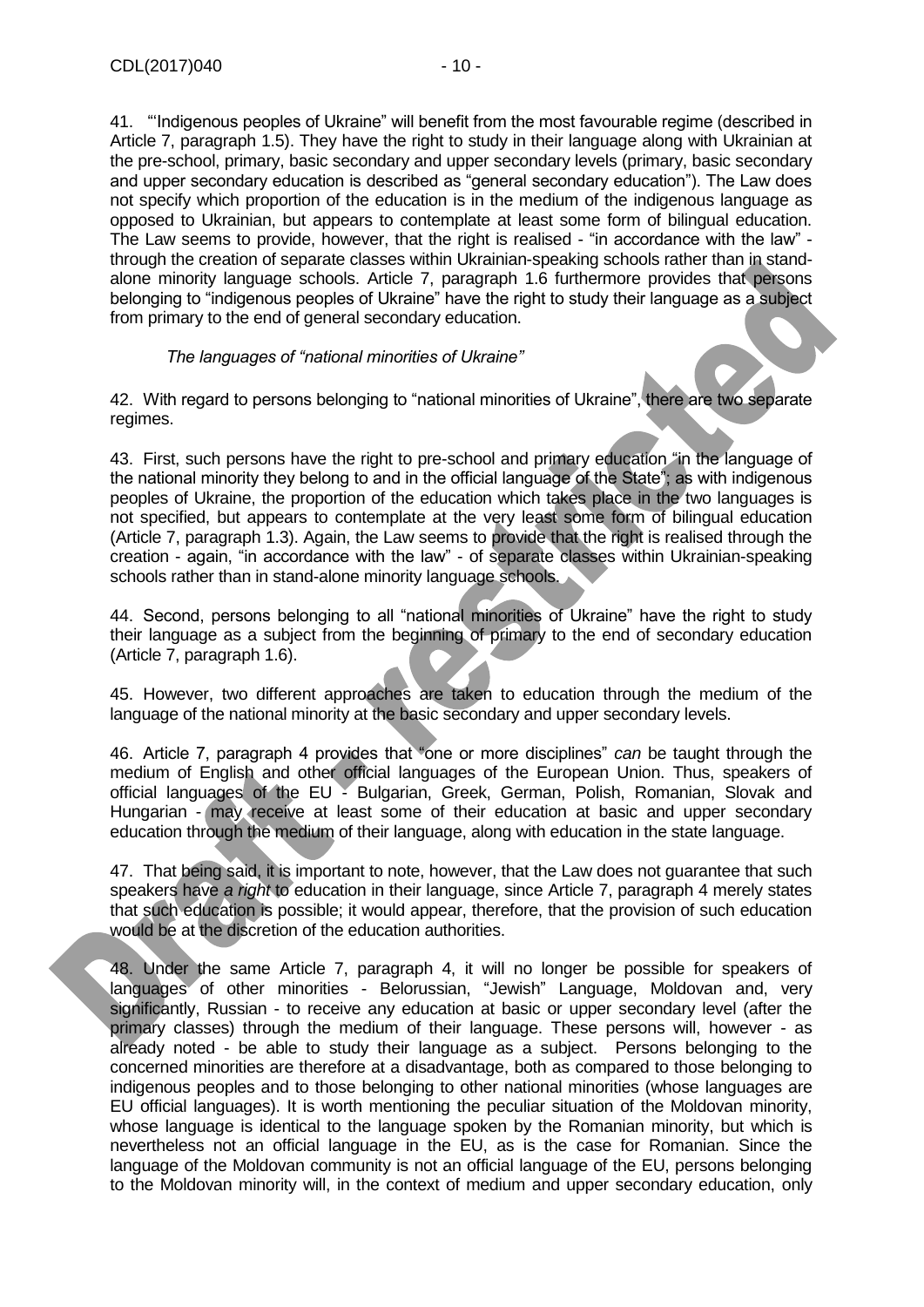enjoy the right of being taught their language as a subject. By comparison, the Romanian minority will be entitled to one or more subjects provided in the Romanian language.

49. Finally, with regard to vocational and higher education, the general rule is that such education will be provided in Ukrainian "*up to the level that allows to perform one's professional activities in the chosen area using the Ukrainian language*" (Article 7, paragraph 2). However, upon request, the concerned educational institutions may organise the teaching of a language of indigenous peoples or of a minority language (Article 7, paragraph 5).

50. According to the Concluding and Transitional Provisions of the Law, a transitional period of 3 years is provided, enabling persons entering secondary education before 1 September 2018 to continue receiving education according to the rules in force before the entry into force of the Law, "*with gradual increase of the quantity of subjects taught in the Ukrainian language*."

#### <span id="page-10-0"></span>**B. Adoption procedure**

51. Paragraph 4 of Article 7 of the Language Charter provides that, in determining their policy with regard to regional or minority languages, States must take into consideration the needs and wishes expressed by the groups which use such languages.

52. Article 20, paragraphs 2 and 3 of the 2012 Language Law also makes specific reference to the citizens' needs as a decisive factor in the determination of the language of education. In more general terms, Article 15 of the Framework Convention requires parties to create conditions for the effective participation of persons belonging to national minorities to public affairs, in particular those affecting them. As indicated in the Explanatory Report to the Framework Convention, this involves *inter alia* consultation with these persons when states are contemplating legislative or other measures likely to affect them directly, as well as involving them in the assessment of the possible impact that planned measures might have on them.

53. It appears, from information received by the Venice Commission, that representatives of at least some minorities were extensively consulted in relation to an earlier draft of Article 7 of the Education Law, which did not receive the necessary majority in Parliament. It also appears that the – quite different – version of Article 7, which was finally adopted, was prepared very rapidly during a break in the parliamentary debates and that no consultations on this text took place.

54. Evidently, it is part of the legislature's powers to amend a legislative draft until very last moment before its final adoption. Nevertheless, in view of the significant changes introduced into the system of minority language education and their potential effect on the minorities' linguistic identity, the adequate consultation of national minorities, and their inclusion in the discussions held on the last amendments, would have been beneficial to the legislative process, both in terms of acceptability and subsequent implementation. From this perspective, to respond properly to the imperative of adequacy to existing needs, it will be crucial to ensure, when adopting subsequent legislation as well as in the context of its implementation, that relevant needs and concerns of national minorities are heard and taken into account, in line with Ukraine's obligations in this sphere.

#### <span id="page-10-1"></span>**C. Compliance with relevant international and constitutional provisions**

#### <span id="page-10-2"></span>**1. Uncertainties of Article 7 of the Law on Education**

a. Issues of legal precision and clarity

55. Assessing the extent to which Article 7 complies with applicable international instruments binding on Ukraine and with the guarantees provided by the national Constitution proves not to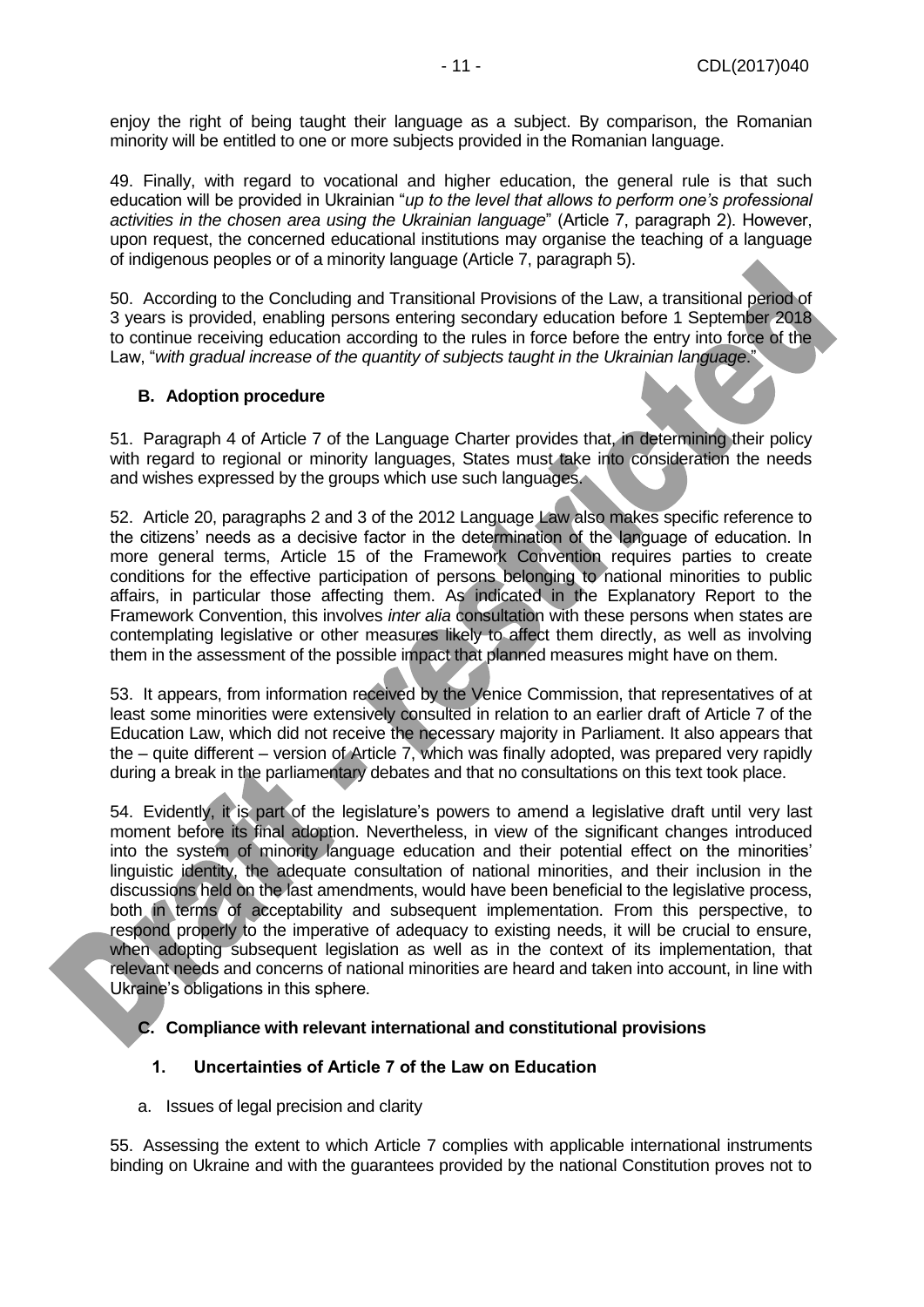be an easy task, as the precise level of protection of the linguistic rights it grants to Ukraine's national minorities and indigenous people, remains unclear.

56. According to Article 7.1.3, in municipal institutions of pre-school and primary education, the right to education in the language of the national minority will be guaranteed in "separate classes" "along with the official language". It is unclear what this provision precisely implies, as the concept "along with the official language" can be implemented in many ways. Will preschool and primary education be mainly in the minority language? To what extent will it be bilingual? Which percentage of the lessons will be given in the state language and which percentage in the minority language? Several interlocutors indicated that primary education should generally take place in the minority language, in addition to the study of the Ukrainian language. If this is the intention, it should have been spelt out more clearly.

57. The same questions arise regarding Article 7.1.5, guaranteeing to indigenous peoples the right to study at pre-school and in general secondary education in their language "in separate classes" "along with the official language".

58. Also, under Article 7.1.6, both indigenous peoples and national minorities are guaranteed the right to study their language in municipal institutions of general secondary education *or* in national cultural associations. It is unclear to the Venice Commission what the provision precisely implies. Will this right be guaranteed in all grades of primary and secondary schools? [How many hours of language teaching will there be per week? D](https://www.google.be/url?sa=t&rct=j&q=&esrc=s&source=web&cd=2&cad=rja&uact=8&ved=0ahUKEwj2iNP4wKXXAhUJoqQKHedGDF8QFgg1MAE&url=http%3A%2F%2Ftalk.collegeconfidential.com%2Fcollege-life%2F1380701-how-many-hours-of-college-classes-do-you-have-per-week.html&usg=AOvVaw3A4l44afqw36BtsVEVpLVc)oes this right involve an obligation for municipal schools to provide teaching of the minority language or will the task be left to national cultural associations? It is recalled that, under to Article 14.1 of the Framework Convention, Ukraine undertook to "recognise that every person belonging to a national minority has *the right* to learn his or her minority language".

59. Furthermore, according to Article 7.4 one or more disciplines *may* be delivered in two or more languages: the state language, in English, in other official EU languages. It is, again, unclear what the provision precisely implies: Who will decide on these additional courses? Will the demand by students be taken into account? Under which conditions and in under which circumstances will they be given? How many courses will it be possible to teach? In how many additional languages?

60. From the perspective of the Framework Convention (see Article 14.2), the system put in place by the Law requires a certain degree of specification of the most important aspects involved by this protection. These include: the communities, the territorial areas and the educational institutions where teaching in/learning of the minority languages will have to be provided (and the criteria/thresholds to determine the areas concerned); the procedural aspects of the creation/closure of the relevant schools/classes, and the rules governing the decision making processes (the presentation of a demand and the number of adhesions required to support it); the deciding authorities; the important step of a prior consultation with the minority.

61. Likewise, under the Language Charter, in all such cases, the obligations are to be applied "according to the situation" of each language and "within the territory in which such languages are used" (defined in Article 1 b as the geographical area in which the language is the mode of expression of a sufficient number of people to justify the adoption of the measure). Also, as already indicated, the Charter requires State Parties, when designing their language-related policy, "*to take into consideration the needs and wishes expressed by the groups which use such languages*" (Article 7.4 of the Language Charter).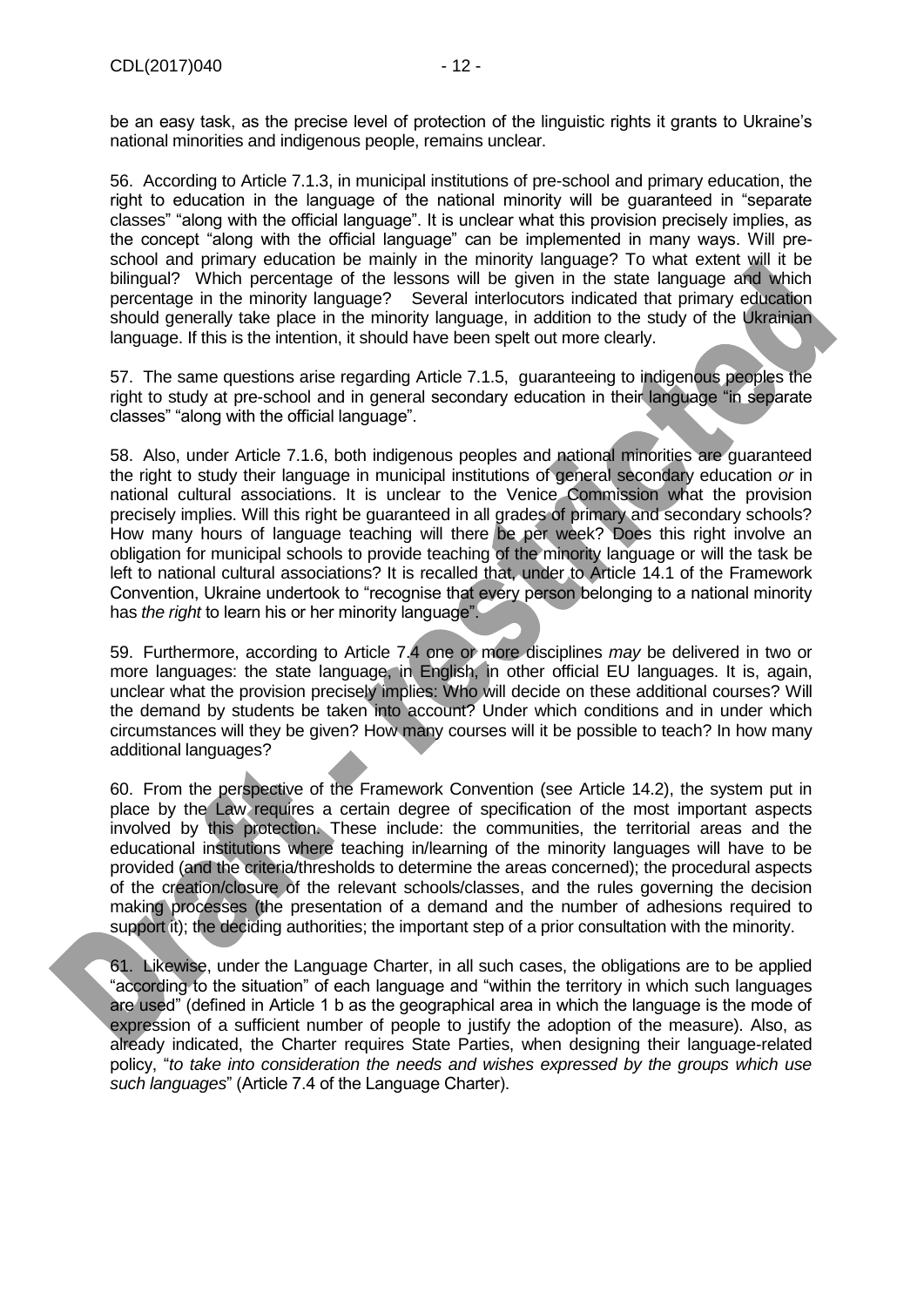62. Article 7 is silent on these points, be it the subjects of the protection, the relevant territorial areas or the necessary criteria, procedures, or the stakeholders involved in the decision.

63. It seems evident that, without appropriate guidance in the national legislation, the domestic implementation of Ukraine's obligations in terms of minority languages in education may hardly be ensured. It is true that in Ukraine, international treaties ratified by Parliament are in force and are part of the national legislation. Yet, both the Framework Convention and the Language Charter are made up of programmatic provisions stating principles, which cannot be directly applied and implemented without the interposition of the national legislation. Article 7 having itself a very programmatic content, it is difficult to assess whether the principle of the state language as a language of instruction, in its paragraph 1, is coupled, as required by international standards, with adequate guarantees for the preservation and development of the linguistic identities of Ukraine's minorities.

64. The uncertainty noted also appears problematic in the light of Article 92 of the Ukrainian Constitution, which provides that both the rights of indigenous peoples and national minorities and the procedure for the use of languages have to be determined exclusively by the laws of Ukraine. Moreover, since the new framework involves a diminution of the protection available, a further issue of constitutionality might be raised, in the light of Article 22.3 of the Constitution (see comments in Section C.3.i below). It belongs to the Constitutional Court of Ukraine to take a stand on these questions.

65. It is worth noting that, in the Ministry of Education Position Paper, there is a tendency to assign specific relevance to a minority in view of the protection of its language only when the persons belonging to the minority constitute "the majority of the population" (page 6 § 15.3, quoting Article 8 of the Ukrainian Law " On the principles of State Language Policy") or where there is a place "of compact residence of indigenous and national minorities " (page 7 § 19.1, quoting Article 2.1.3 of the Ukrainian Law on Local State Administration). Since, under international texts, the adoption of measures of protection is subject to the presence of a consistent, but not necessarily prevalent, number of persons belonging to a minority, this approach cannot be supported.

66. As it results from the above comments, since the Education Law is a framework law, forthcoming special laws, in particular the Law on Secondary Education, will be crucial for the determination of the specific criteria, modalities and procedures for implementing the new framework for language education.

b. The position of Article 7 in the hierarchy of norms

67. An additional concern derives from the lack of clarity as to the position of Article 7, part of a framework law regulating the State's policy in the sphere of education, in the domestic hierarchy of legal norms, and the relationship with existing provisions, more generous for minority language education, in other Ukrainian laws, in particular the 2012 Language Law. As mentioned above, according to its Article 4.1, the 2012 Law "*shall serve as a basis for other*  legislative acts that regulate the use of languages in specific spheres of public life". The lack of consistency between the respective norms, added to the vagueness of the text of Article 7, raises a clear issue of legal uncertainty likely to create serious problems of interpretation and application, and therefore needs to be addressed through clear and consistent rules.

68. As already indicated, the Venice Commission was assured that the future Law on Secondary Education would provide clear and precise guidance on the various aspects of the implementation of the new regime introduced by Article 7. Yet, the question arises whether one may reasonably predict the final result of a legislative process when politically sensitive issues, such as the language policy, are at stake. At the same time, it is not entirely clear from the information provided to the Venice Commission whether (and to what extent) all issues raised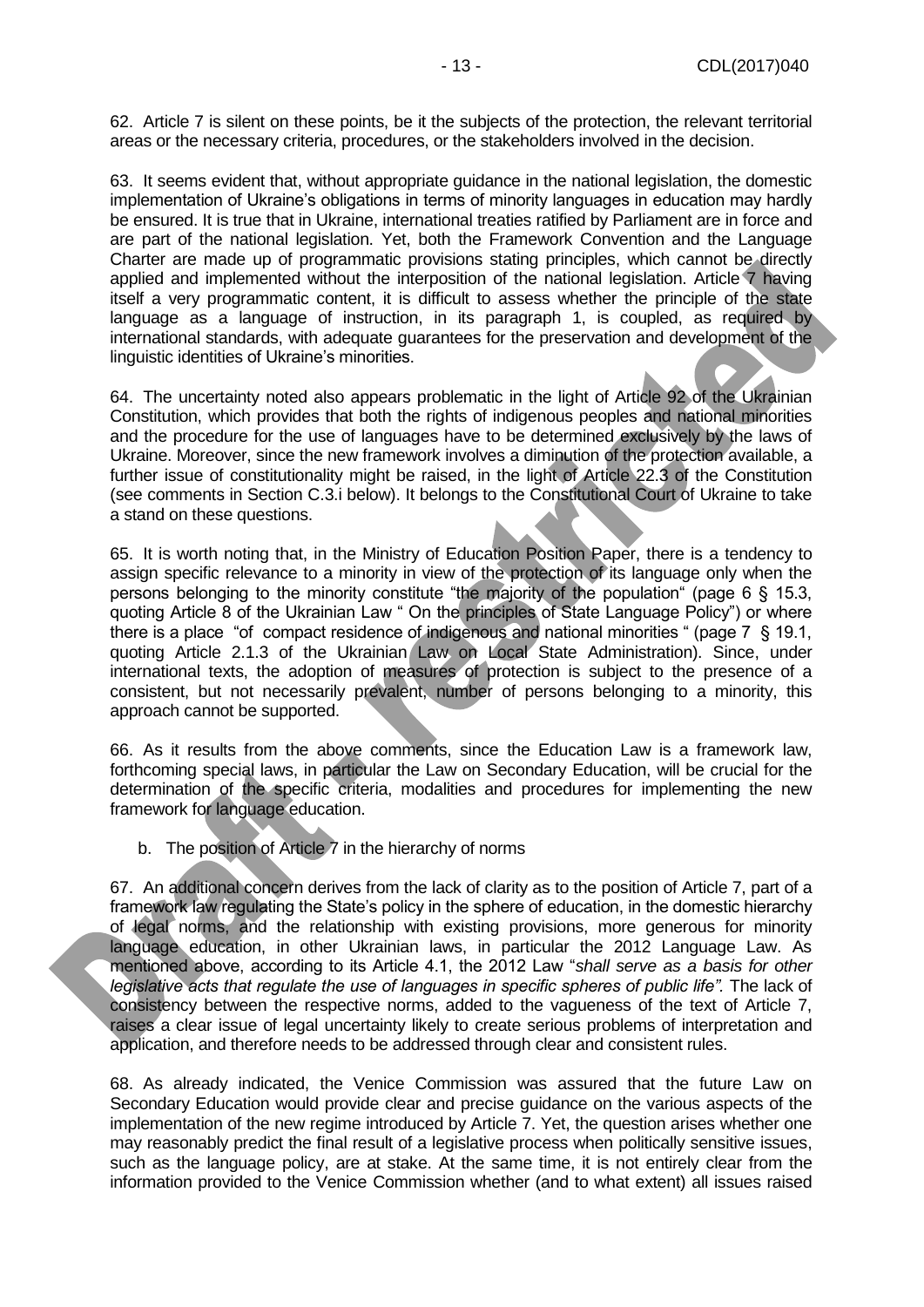by Article 7, as described in the present Opinion, will be in fact addressed by the Law on Secondary Education.

69. This being said, it is important to point out that the actual function of a framework law is, in the interest of clarity and legal certainty, to set out in a precise manner the general principles and directions for the area to be regulated: in the present case, the meaning that the domestic legislature intends to give, in implementing them, to the provisions of the Framework Convention and the Language Charter and of the national Constitution. Otherwise, there is a risk of free-hand interpretation and application of the Law.

70. It is recognised that international instruments on language and minority protection leave a certain discretion to states to implement their provisions. It is, on the other hand, true that the Venice Commission has no indications that the Ukrainian authorities have the intention to opt for an implementation that is not in compliance with the minimum standards. However, in view of the above observations on the legal uncertainty affecting Article 7, the Venice Commission feels obligated to reserve its position and limit itself in this Opinion to a number of general observations, which the Ukrainian authorities will have to take into account when implementing this provision, in particular in designing and adopting subsidiary legislation. These observations pertain to the legitimacy of the aim of protecting the state language (2), the adequacy of the changes introduced by Article 7 as a means to realise this aim (3), the fairness of the balance to be struck with the protection of minorities (4) and the compliance with the principle of nondiscrimination (5).

# **2. Legitimacy of the aim of the protection of the state language**

<span id="page-13-0"></span>71. The authorities of Ukraine have repeatedly indicated that the overriding goal of Article 7 of was not to weaken minority and indigenous languages, but to improve knowledge of and competence in the Ukrainian language as the sole official language, thereby contributing to the development of its use in all spheres of public life. It was furthermore explained that the new Law did not in any way aim at closing down minority schools, but on the contrary at mitigating current instances of discrimination facing persons belonging to minorities and offering such persons equal opportunities to higher education and to public sector employment. Moreover, the alleged inability of many students educated in minority language, to communicate adequately through the state language appears, and this is another major concern, as a barrier to full integration and effective participation of these persons in Ukrainian society.

72. In this connection, the Venice Commission was provided with official statistics showing that children studying in minority schools have fewer opportunities than Ukrainian-speaking pupils of the same age. For example, official statistics in 2016 indicate that 55% of children from the schools in the Romanian densely populated communities and 62% of those from the schools in the Hungarian densely populated communities failed the External Independent Testing (EIT) on competence in the Ukrainian language, which is administered at the end of secondary education and which must be passed in order to gain admission into tertiary education and to have access at least to some public sector jobs.<sup>17</sup> Although questions have been raised as to the methodology having led to such statistics, the necessity to improve the teaching and command of the state language among persons belonging to minority communities is not questioned. On the contrary, it is clear to the Venice Commission from its exchanges with minority representatives that not only is there consensus in this regard among minorities, but there is also concern within their communities, over the methodology and quality of Ukrainian teaching so far provided in minority schools.

  $17$  See Ministry of Education Position Paper, making reference to the statistics of the Ukrainian Centre for the Education Quality Assessment.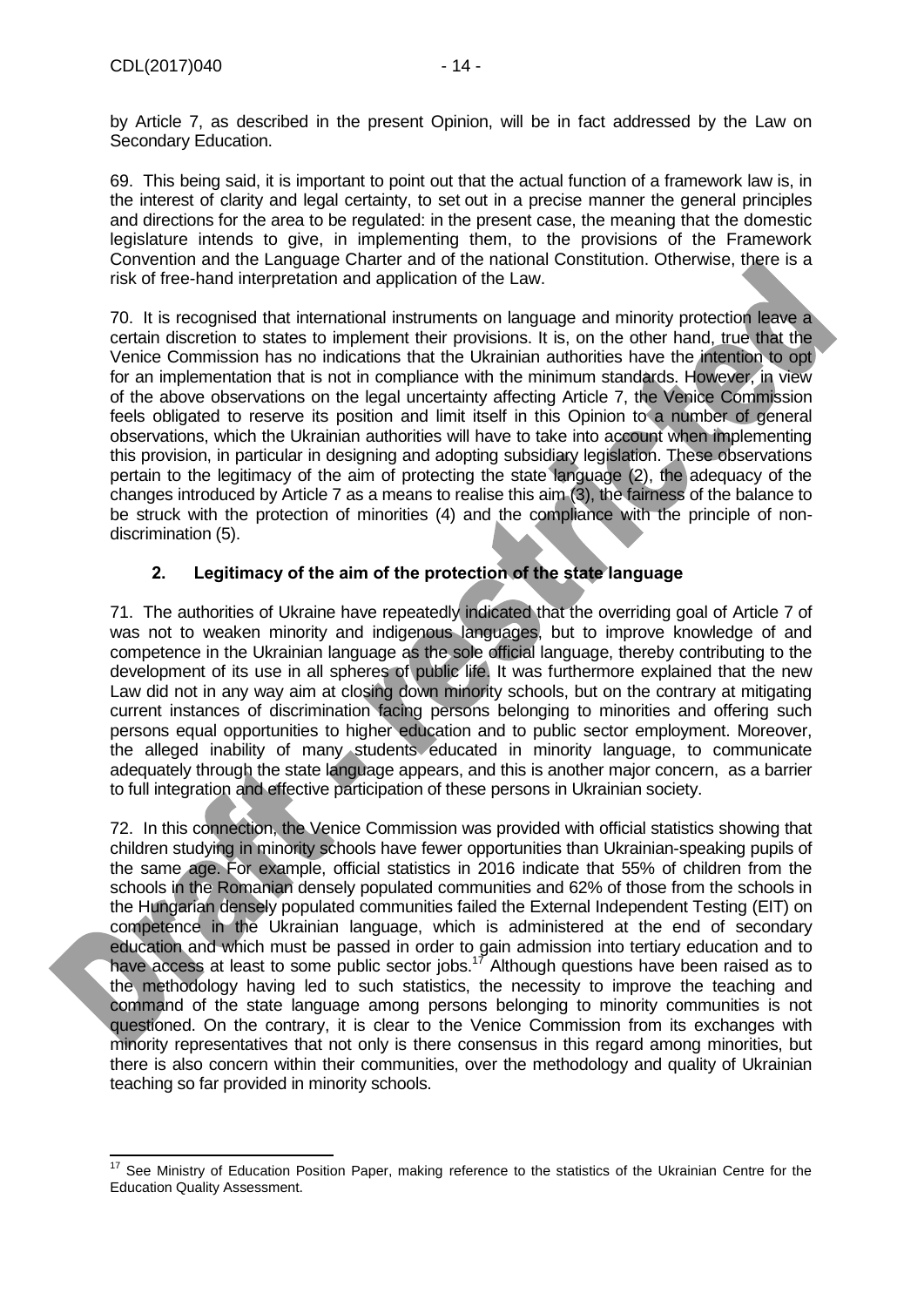73. It is also clear that the Ukrainian state-building and the strengthening of the state language as one of its foundations, is an important consideration in the development of Article 7 of the Education Law. The Ministry of Education Position Paper notes the historical policies of "russification" which prevailed for a long period of time, until the independence of Ukraine in 1991, and the need to ensure that Ukrainian, the sole official language of the state, is capable of acting as the medium of wider communication in Ukraine.<sup>18</sup> Beyond this, the elaboration and adoption of the new framework for language education appears to respond to underlying concerns related to national security requirements which, in the light of recent developments in the country, have become imperative. According to the Ministry of Education Position Paper (paragraph 7), the authorities realised that the continuation of the previous language policy in education "*not only does not contribute to national accord, but it is also a threat to national security, state sovereignty and territorial integrity of Ukraine."*

74. In its Opinion on the draft Law on Languages in Ukraine, adopted in March 2011, the Venice Commission clearly stated *the aim of "strengthening of the status of the Ukrainian*  language as one of the crucial components of national identity of the Ukrainian people and a *guarantee of its national sovereignty"* was in full compliance with Article 10 of the Constitution. <sup>19</sup>

75. The Commission also addressed this issue in its 2010 Opinion on the State Language Law of the Slovak Republic<sup>20</sup> where, after examining provisions regulating the use of languages in constitutions of Council of Europe member states, it concluded:

*"40. Against this comparative background, the Venice Commission wishes to emphasise that state authorities are perfectly entitled to promote the knowledge and use of the official language and to ensure its protection<sup>21</sup>, although it is more usual for states to regulate and protect the use of minority languages.* 

*[…]*

*42. […] The promotion of the State language guarantees the development of the identity of the State community, and further ensures mutual communication among and within the constituent parts of the populations. The possibility for citizens to use the official language throughout the country can be ensured also in order to avoid that they be discriminated against in the enjoyment of their fundamental rights, in areas where the persons belonging to national minorities have a majority position."* 

76. The legitimate aim of the protection of the state language and its role as a factor of social cohesion and integration are also expressly recognised by the Framework Convention (Article 14. 3) and the Language Charter (see Preamble to the Charter and paragraph 1 of Article 8), as well as the supervisory bodies of the two instruments. In both the initial and second monitoring reports in respect of Ukraine<sup>22</sup>, the Committee of Experts of the Charter explicitly recognised

į <sup>18</sup> *"Learning of the Russian language was stimulated in schools for the national minorities. Learning of the Ukrainian language was practically abandoned. The current situation in communities where national minorities live bears witness to the statement above: representatives of the older generation speak Russian much better than Ukrainian."* Ministry of Education Position Paper, paragraph 4 19

See CDL-AD(2011)008. The Commission further explained: "A*s the Venice Commission understands it, Article 10 was introduced in 1996 in the Ukrainian Constitution as the constitutional expression of the will to protect and*  to promote the Ukrainian language as the basis of the cohesion of the Ukrainian society and the mutual *understanding of its members. After a long period of prohibition of non-Russian languages in the public sphere, leading to the predominance of Russian in many aspects of public and private life, and having an adverse effect on the preservation of the linguistic identity of considerable numbers of ethnic Ukrainians, Article 10 of the Constitution expresses the commitment to a comprehensive development of the Ukrainian language "in all spheres of social life throughout the entire territory of Ukraine*". (paragraph 50)

<sup>20</sup> CDL-AD(2010)035, Opinion on the act on the state language of the Slovak Republic, 28 October 2010

<sup>21</sup> This has also been underlined on several occasions by the Advisory Committee of the Framework Convention See e.g. Opinion on the Russian Federation ACFC/INF/OP/I(2003) OO5, 2002.

See Footnote 13.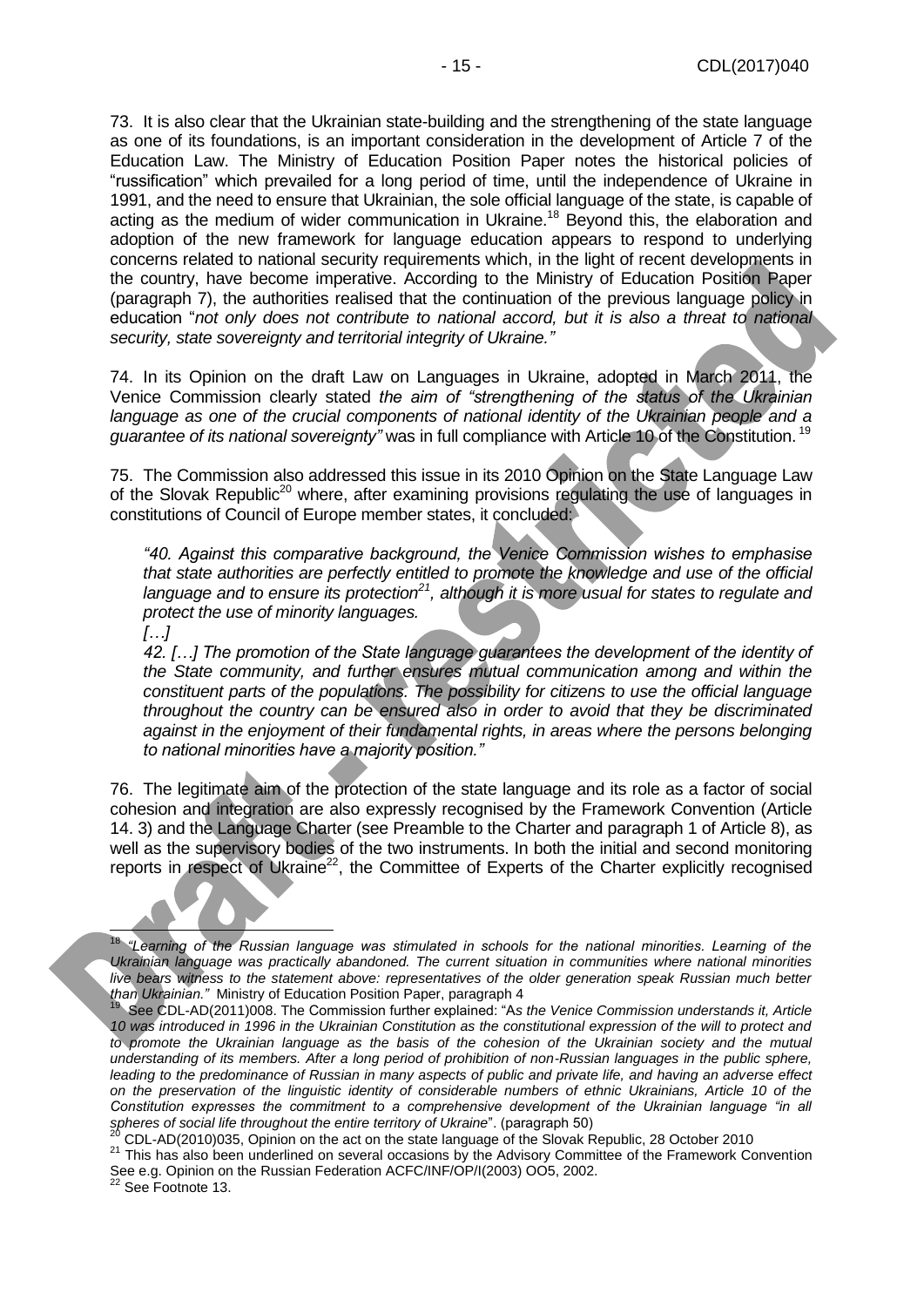this principle, but also noted that, conversely, "*the promotion of the State language shall not be*  done to the detriment of regional or minority languages present on the territory of the State<sup>"23</sup>.

77. Hence, the measures taken to achieve this legitimate purpose have to be coordinated and adequately balanced with guarantees and measures for education in and/or of the languages of Ukraine's minorities. A key issue which needs to be examined for the purpose of this Opinion is, therefore, the *manner* in which Ukraine has chosen, through the new regime in Article 7 of the new Education Law, to promote the learning of the state language (see comments below).

# <span id="page-15-0"></span>**3. Article 7 as an appropriate means to realise the legitimate aim**

a. Problems of implementing Article 7 in practice

78. Article 7 of the Law on Education strengthens the education in the state language. It provides that the language of education is the state language (Article7.1.1), and that the state guarantees to each citizen of Ukraine the right to obtain formal education at all levels (from preschool to higher education), as well as out-of-school and postgraduate education in the state language (7.1.2). Finally, Article 7.2 provides for mandatory study of the state language in vocational education and higher education, to the extent required to perform the chosen professional activity using the state language. Appropriate conditions for study of the state language are created for individuals belonging to indigenous people, national minorities of Ukraine, foreigners and stateless persons.

79. The adequacy of these measures has to be assessed in the light of the problems the Ukrainian authorities have already been faced with in the past and are still faced with at present, due to a lack of qualified teachers, and adequate schoolbooks and pedagogical methodology for the teaching of the Ukrainian language. The Ukrainian authorities acknowledge the existence of this situation, which most likely will become even more problematic with the entry into force of Article 7 of the new Law on Education.

80. According to Article 3, paragraph 18 of the Concluding and Transitional Provisions, for persons belonging to national minorities or indigenous peoples having entered into general secondary education before 1 September 2018, Article 7 of the new Law on Education will only enter into force on 1 September 2020, although "a gradual increase"<sup>24</sup> of the number of subjects taught in Ukrainian is foreseen for these persons too. This leaves the Ukrainian authorities less than three years to find sufficiently qualified teachers to take over the courses in hundreds of secondary schools, which had hitherto a "national minority" character and which will become schools where almost all subjects will have to be taught in Ukrainian. The transition period will certainly be particularly short for those minority languages where the situation will change from full schooling in the minority language through all secondary levels to an abrupt - instead of "gradual" - change to schooling in the minority language only at pre-school and primary levels.

81. The transitional provisions also imply that, for persons entering primary education on 1 September 2018, the schools will already have to apply the new system, namely to create separate classes or groups for education "*in the language of the respective national minority group along with the official language of the State*." To translate the new framework into practice, the authorities will have to rely, taking due account of the principles contained in Article

 $\overline{\phantom{a}}$ <sup>23</sup> Initial monitoring report, ECRML (2010) 6 para. 71. See also paragraph 70 explaining: "*The Committee of Experts*  is aware of the particular historical and other circumstances that have led to a dramatic decrease of the use of the *Ukrainian language prior to the independence of the country. It understands the important role of the Ukrainian language in the development of the Ukrainian national identity*. »

<sup>24</sup> The Ukrainian authorities explained that discussions were ongoing on the possible target for the *ratio* state language/minority language (60:30; 70:30 or other options), pending the elaboration of the Law on Secondary Education.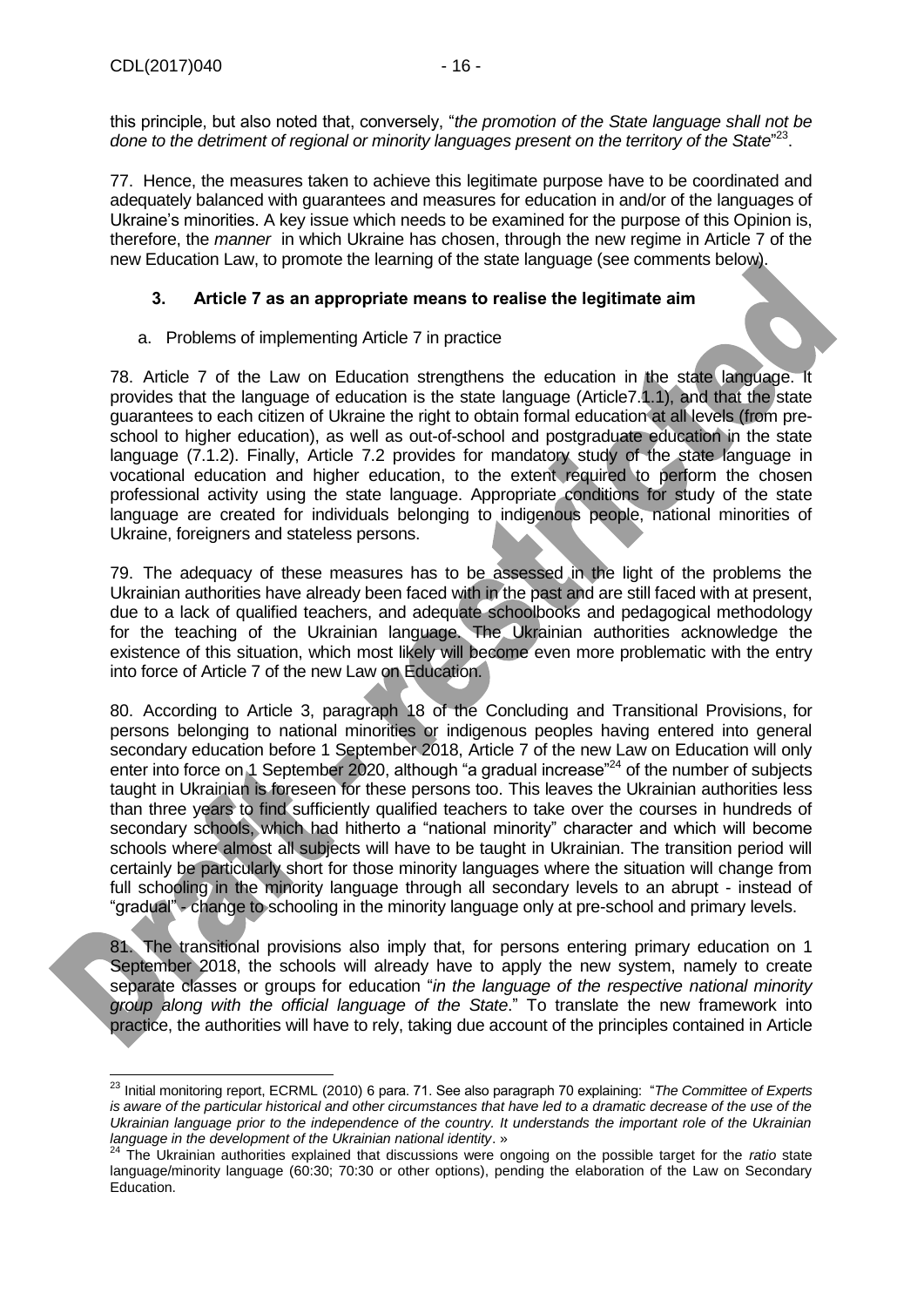7, on criteria, rules and procedures to be locked in legislation (the planned Law on Secondary Education), between now and 1 September 2018.

82. The Venice Commission has serious doubts as to whether the Ukrainian authorities will be able to adopt implementing legislation and to solve, in such a short time, the important problem of the lack of qualified teachers in the Ukrainian language, which will become even more acute under the new framework. In the Commission's view, the provisions of Article 7 of the Law on Education can only be deemed to contain appropriate measures to realise the legitimate aim of strengthening the state language in education, when additional measures (of a legislative and practical nature) are taken to create the required conditions to implement these provisions in practice. It recommends, therefore, to amend the transitional provision and to determine, in consultation with the representatives of the minorities, a more realistic transitional period.

b. Does Article 7 strike a fair balance between the promotion of the state language and protection of the linguistic rights of the national minorities?

83. In order to assess the compliance of new Article 7 of the Law on Education with international standards, not only the aim it pursues but also its effects on the rights of national minorities must be taken into account. The Law has to strike a fair balance between the promotion of the state language and protection of the linguistic rights of the national minorities,<sup>25</sup> which may not be unduly diminished.

84. In order to strike a proper balance, the changes introduced by the Ukrainian Law have to be proportionate, i.e. they must not only be appropriate, but also necessary - less restrictive means for the minority languages should be privileged, if they are available.

85. To measure the proportionality of these changes, it is essential to examine the actual impact of the implementation of Article 7, both in terms of immediate consequences on the enjoyment of linguistic and educational rights of persons belonging to national minorities, and in a longer perspective.

*i. Diminution of existing level of protection*

Ì

86. At first glance, Article 7 of the Education Law appears to be consistent with Ukraine's obligations under Article 14.2 $^{26}$  of the Framework Convention, allowing parties to opt for either education in the minority language, or teaching of that language, and the Language Charter (Article 8, subparagraphs 1 a iii, 1 b iv, and 1 c iv), since Ukraine has chosen the less demanding option in these instruments. In relation to all of the regional or minority languages designated by Ukraine for the purposes of Part III of the Charter, it appears that Ukraine will continue to provide, as a minimum, a substantial part of pre-school and primary school education through the medium of the minority or indigenous language. At the secondary school level, Ukraine will continue at a minimum to provide for the teaching of all regional or minority languages as an integral part of the curriculum; also, since languages of EU member states may be used as the medium of instruction for one of more other subjects, it is possible that Ukraine will continue to make available a substantial part of secondary education in those languages.

<sup>&</sup>lt;sup>25</sup> See 2010 Opinion on the Slovak Act on the State language, CDL-AD(2010)035, paragraph 47; see also F. de Varennes, "Article 10" in M. Weller (ed.), *The Rights of Minorities. A commentary on the European Framework Convention for the Protection of National Minorities*, Oxford University Press, 2006, 326: *"However legitimate it may be to have measures supporting and spreading knowledge of the official language, this must not be at the expense of the right to use a minority language as outlined in Article 10.*"

<sup>26</sup> Article 14.2 stipulates: "*In areas inhabited by persons belonging to national minorities traditionally or in substantial numbers, if there is sufficient demand, the Parties shall endeavour to ensure, as far as possible and within the framework of their education systems, that persons belonging to those minorities have adequate opportunities for being taught the minority language or for receiving instruction in this language.*"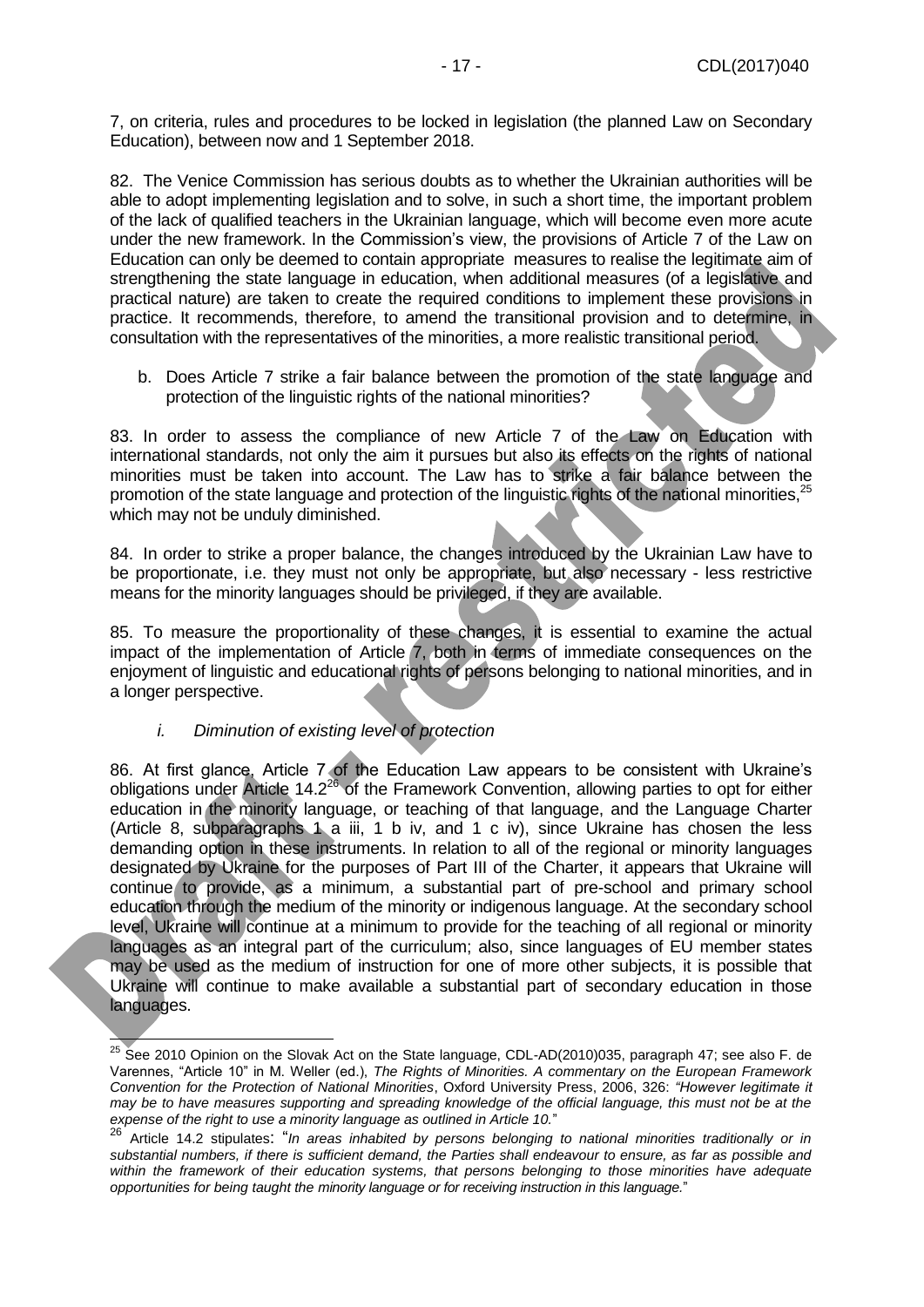87. However, the precise effects of Article 7 of the Law on Education are, at this stage, not yet established due to the legal uncertainties noted and to the fact that its implementation depends on the drafting and adoption of the Law on Secondary Education. It is clear, though, that the framework and parameters within which that implementation will have to be carried out are narrower than under the former Law, and that it will considerably reduce the rights previously granted to national minorities concerning their language of education. One may remark, for example, that, if minority languages, which are official languages in the EU member states, *may* indeed be used as the medium of instruction for one or more subjects in secondary education, Article 7 only enables, but does not provide for, a right to such education.

88. In this connection, while clearly not substituting its judgment for that of the Constitutional Court, the Venice Commission draws attention to the provisions of Article 22.3 of the Ukrainian Constitution (see paragraph 19 above), expressly disallowing the diminution of "existing rights" in the adoption of new laws or in the amendment of existing laws.

89. At first sight, this provision seems to contain a stand-still clause implying that the legislature is obliged to maintain the "content and the scope of the existing rights" and is not allowed to diminish them in the adoption of a new law. The question arises, however, whether the term "existing rights and freedoms" only refers to the rights and freedoms as they are guaranteed in the Constitution (first hypothesis) - in which case Article 22.3 would not have an additional value (it would only confirm that the Law may not violate the Constitution), or it refers to the rights and freedoms as guaranteed in the laws implementing the Constitution (second hypothesis).

90. Article 53 of the Constitution is, for this Opinion, the relevant constitutional provision. It provides: "*Citizens who belong to national minorities are guaranteed the right to receive instruction in their native language, or to study their native language in state and communal educational establishments and through national cultural societies in accordance with the law.*"

91. In the first hypothesis, article 7 of the Law on Education does not infringe Article 22.3 of the Constitution, as Article 53 of the Constitution only guarantees linguistic rights in education "in accordance with the law". This is the position of the Ukrainian authorities, as expressed in the Ministry of Education Position Paper:<sup>27</sup> "*Thus, provided that 'in accordance with the law' the guarantees for national minorities are preserved with regard to the education in the native language at some levels of education, and the study of the mother tongue at other levels of education in state and municipal educational institutions (and not only 'through national cultural societies'), there is no narrowing of the content or scope of constitutional rights provided in Article 53 of the Constitution of Ukraine, including the right to free-of-charge pre-school, full secondary, vocational, higher education in state and municipal schools.*"

92. In the second hypothesis, the new framework introduced by Article 7 would appear to infringe the clause in Article 22.3 of the Constitution, as it diminishes the level of protection guaranteed by the legislation so far implementing Article 53 of the Constitution (i.e. Article 20 of the 2012 Language Law), and actually the level of protection currently available, in practice, in Ukraine.

93. The Venice Commission is not in a position to take a firm stance on this issue, as it does not have at its disposal the necessary relevant material (such as case law, doctrinal comments) on the interpretation of this provision, and this is not within its mandate. The provisions of the Law on Secondary Education, still to be adopted, will also be relevant in this respect and the situation may be different with respect to different languages. It will be up to the Constitutional

<sup>&</sup>lt;sup>27</sup> See Ministry of Education Position Paper, p. 12.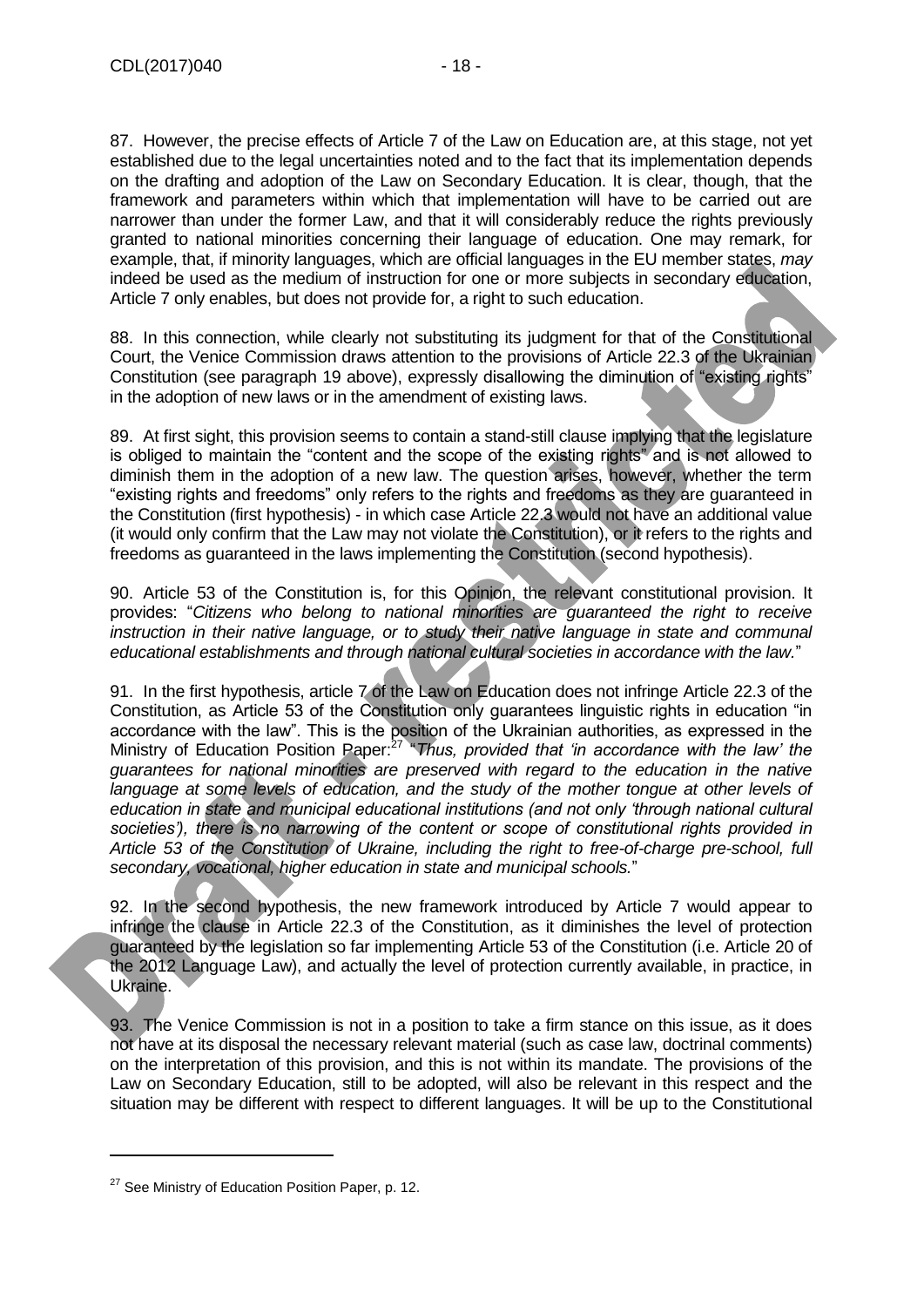Court of Ukraine to assess the compliance of Article 7 of the Law on Education with Article 22.3 of the Constitution.

94. The Commission wishes to point out however that, in its initial monitoring report on Ukraine, the Committee of Experts of the Language Charter pointed out that, under Article 4, paragraph 2 of the Charter, "*the provisions of this Charter shall not affect any more favourable provisions concerning the status of regional or minority languages, or the legal regime of persons belonging to minorities which may exist in a Party* . . ." (paragraph 59). As a consequence, the Committee of Experts underlined that "*a higher level previously achieved should not be lowered because of the ratification of the Charter*", and invited the authorities of Ukraine to take these observations into consideration in the context of revisions to the Law on the ratification of the Charter, which were taking place at the time (paragraph 154).

95. The Committee of Ministers has also recommended, in relation to the initial monitoring of Ukraine, that Ukraine "develop in close consultation and co-operation with the representatives of minority language speakers a structured education policy for regional or minority languages and *secure the right of minority language speakers to receive education in their languages, while preserving the achievements already attained* and the existing best practices in this field" (emphasis added, Recommendation CM/RecChL(2010)6 of the Committee of Minister, adopted 7 July 2010).

#### *ii. Are there less restrictive means to reach the legitimate goal?*

96. In the context of the Framework Convention monitoring mechanism, changes from one model to another have been accepted as (possibly) being justified by the legitimate goal of any state to support and (re)vitalise its state language(s) in the case of e.g. Estonia and Latvia.<sup>28</sup> It must be recalled, however that, in pursuing a legitimate public policy objective, to satisfy the proportionality requirement, the policy option chosen should be the one with the least degree possible of adverse impact on the legitimate interests of those concerned.

97. From this perspective, one may question whether the legitimate goal of full state language proficiency for all upon completion of secondary education can only be achieved by introducing the new model as described in Article 7 of the new Education Law. In spite of the assertions by the Ukrainian authorities, it is not entirely clear that the significant reduction in teaching through the medium of a minority language is the only or even the best alternative available.

98. As noted, the authorities have offered evidence of high failure rates among certain students in Hungarian and Romanian medium secondary education. It is not clear, however, whether such high failure rates apply to all students in such education, or whether there are particular circumstances in certain areas which explain these rates. Furthermore, no evidence was provided as to the failure rates of children in Ukrainian-medium education in the districts in which there are high failure rates for children in minority language education, the most obvious comparators. Also, no evidence was offered as to failure rates amongst students in Russianmedium secondary education. Finally, it is not clear what other options were considered in trying to address the problem of abilities in Ukrainian that are perceived to exist amongst certain students in minority language education, such as improving the quality of teaching the Ukrainian language in the minority schools. It is indeed the view of most interlocutors the Venice Commission has met among minority representatives that the teaching of and in the state language could be improved (through quality and better-adapted methodology, textbooks and pedagogical material, as well as by improved teacher training), within the schools currently providing education in the minority language, which would not exclude increasing the number of hours available to teaching Ukrainian. This will actually also respond to one of the concerns and

See ACFC/INF/OP/I(2002)5, Opinion on Estonia, 14 September 2001, paragraphs 50 to 54; ACFC/OP/I(2008)002, Opinion on Latvia, 9 October 2008, paragraphs 143, 146.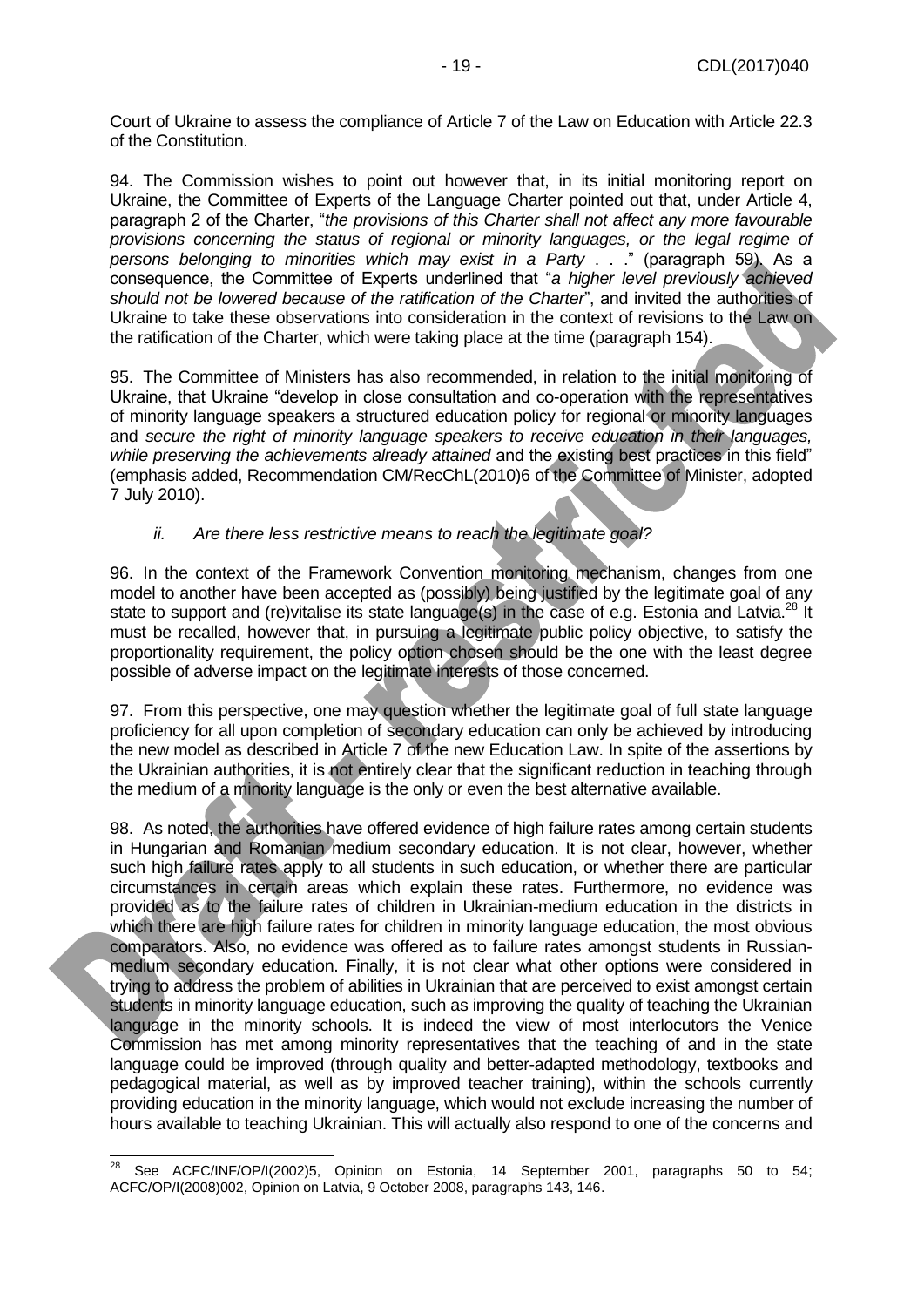demands addressed to the Ukrainian authorities by the representatives of minorities. The aim of strengthening the command of the state language could in this way be achieved, in the spirit of a better integration in the society of persons belonging to minorities, without undermining their rights and identity.

99. Should the Ukrainian authorities consider that the mere strengthening of the teaching of the Ukrainian language will not be sufficient, but that more teaching of other subjects in Ukrainian is also required, this still does not completely justify abolishing the possibility of teaching other subject matters in minority languages as from the secondary level. In view of the long-term impact of the new rules on the operation and existence of minority schools in Ukraine, and on the preservation of the linguistic identity of the persons/communities concerned, a more balanced approach is required.

100.It is worth mentioning that there are in Ukraine, century-old minority schools, with a long and reputed tradition of quality education, which are part of the minorities' cultural heritage and have contributed substantially, throughout the history, to the preservation and development of their specific (including linguistic) identity. In its *Thematic commentary on the language rights of*  persons belonging to national minorities,<sup>29</sup> the Advisory Committee of the Framework Convention has stressed the importance of the preservation of local minority language school networks, which in its view "*should be guaranteed".* In this context, the Advisory Committee also pointed out the importance of the dimension of continuity in minority language education, stressing that *"the lack of incentives or insufficient possibilities at pre-school, secondary or higher level can seriously reduce the attractiveness of minority language learning at primary level the" (paragraph 7).* Of particular relevance, in this context, is also the judgment of the ECtHR in the *Cyprus v. Turkey*<sup>30</sup> case, on the failure to make continuing provisions for Greeklanguage schooling at the secondary school level as a denial of the substance of the right to education, as protected by Article 2 of Protocol No. 1 ECHR.

101.At the same time, the fact that minority schools are at risk also raises concern in the light of Ukraine's obligations under the Framework Convention (Article 5) and the Language Charter (Preamble), as well as those deriving from the Ukrainian Constitution (Article 11), in terms of protection of minorities' national identities and cultures. It is widely acknowledged that minority schools also play a valuable role as cultural centres and active promoters of minorities' cultural heritage.

102.In addition, traditional minority schools should also be regarded as being part of the historic heritage of Ukraine and, as such, be allowed to continue functioning in the traditional way, provided that there is a strong increase in the quality of instruction of Ukrainian. This could be a viable solution, more in line with the requirement of proportionality and with the principles of interethnic dialogue, respect and understanding. It is recalled that, under Article 6 of the Framework Convention, Ukraine has committed, as all other parties to this Convention, to take effective measures to promote tolerance, intercultural dialogue and co-operation among all persons living on their territory, in particular in the fields of education, culture and the media.

103.With regard to these considerations, only a solution providing for teaching both in the state language and the minority language may be justified. For official languages of EU member states, Article 7 paragraph 4 of the Law indeed envisages the possibility that more than one subject may be taught in the respective language. Therefore, it will be crucial to make as ample and flexible use of Article 7 paragraph 4 as possible, provided that there is sufficient demand for such (additional) instruction. In order to be proportional, for the numerically more important

<sup>&</sup>lt;sup>29</sup> See Advisory Committee of FCNM, Thematic commentary no 3 - The language rights of persons belonging to national minorities under the Framework Convention, adopted on 24 May 2012, paragraph 69

<sup>30</sup> ECHR, *Cyprus v. Turkey*, Application no. 25781/94, judgment of 10 May 2001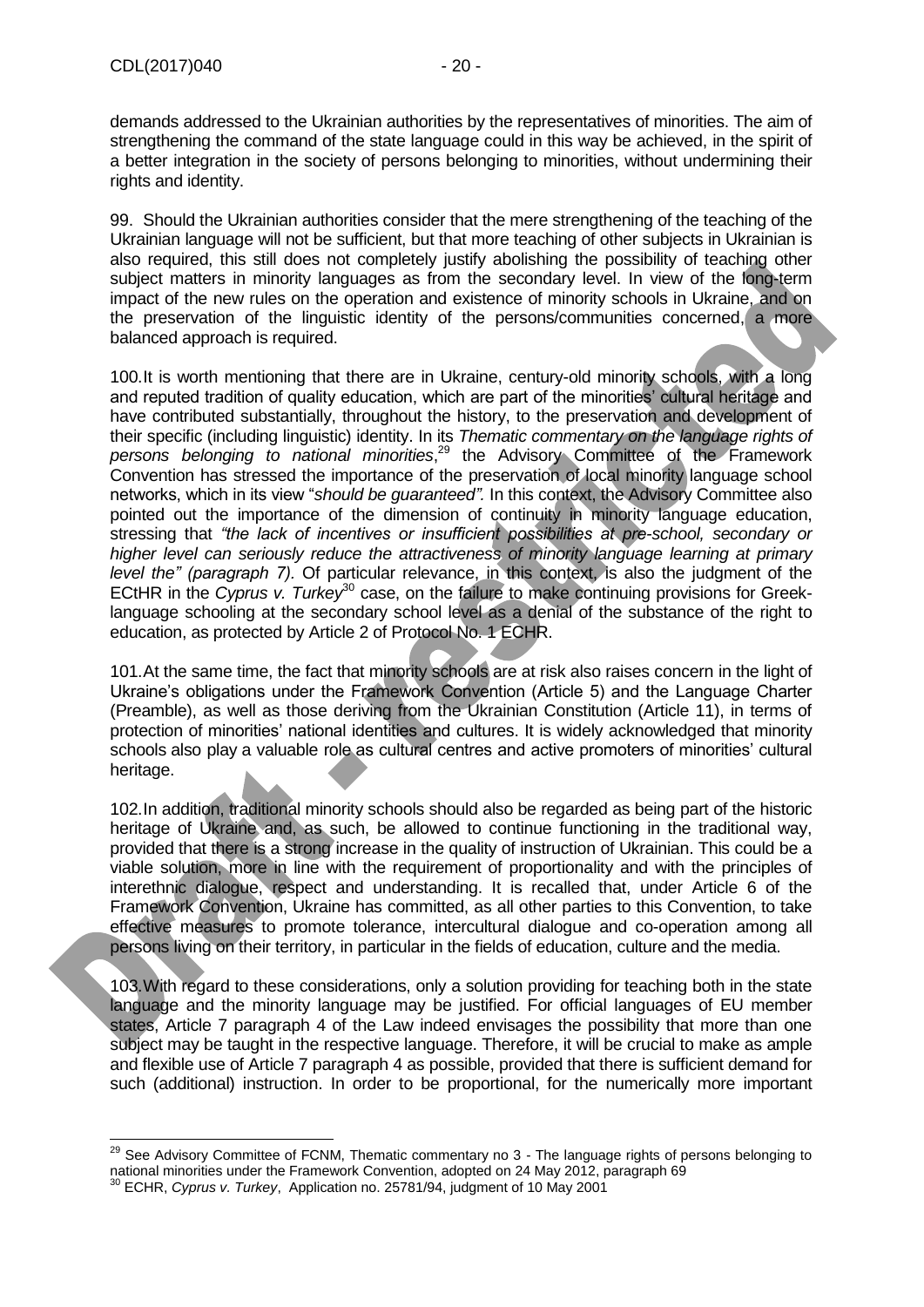minorities speaking EU official languages such as Hungarian and Romanian,<sup>31</sup> this could mean that a substantial part of secondary education would be provided in the minority language. In particular, it will have to be ensured that, alongside the increased teaching in Ukrainian, sufficient room is left for a teaching in the minority language which will enable the students belonging to the minority to attain a sufficiently high level of oral and written proficiency in the language, enabling them to also address complex issues in their native language.

104.The Venice Commission notes that the Ukrainian authorities have indicated their readiness to provide in the Law on Secondary Education for the teaching of other subjects in the minority language concerned. This can, however, only be regarded as satisfactory if there are guarantees that, as indicated before, the scope of this teaching will be sufficient for a high proficiency in the respective language. The results of present bilateral talks with minorities' kinstates, could provide useful input to the implementation of Article 7 in this respect.

105.Finally, it is noted that, under Article 7, no exception is made, from the principle of compulsory education in the state language, for private education. This measure is not only in contradiction with Article 20.6 of the 2012 Language Law (which leaves to the founder/owner of the school the decision as to the language of instruction), but is also in breach of Article 13 of the Framework Convention.<sup>32</sup> It is recommended to include a clause in Article 7 excluding private schools from the application of the new rules

### **4. Compliance with the principle of non-discrimination**

<span id="page-20-0"></span>106.As described earlier in this Opinion, Article 7 provides for a differential treatment both among different categories of Ukrainian citizens and their respective languages.

107.On the one hand, national minorities and indigenous people are treated differently: while for national minorities education in their language is only guaranteed at pre-school and primary level, for indigenous peoples education in their language is guaranteed at pre-school and general secondary school level. (Article 7.1.3 and 7.1.5). On the other hand, different treatment is applied to national minorities according to whether their language is also (or not) an official language of the EU. On the basis of Article 7.4, one or more additional subjects may be taught, in English or another official EU language. Thus, the Bulgarian, Hungarian, Romanian, and Polish minorities, for example, would benefit from a higher level of protection of their linguistic rights than the Russian minority.

108.Correspondingly, different categories are established among the languages spoken in Ukraine, which will be subject to different levels of protection: (a) Ukrainian - language of instruction at all levels of education; (b) the languages of indigenous peoples. (c) the languages of national minorities which are EU official languages; (d) the languages of minorities that are not EU languages (Russian, Belarusian etc.).

109.Such differential treatment of the Ukraine's minorities raises questions in the light of the principle of non-discrimination, as laid down, for example, in Article 4 of the Framework Convention (paragraph 1), stating that the Parties "*undertake to guarantee to persons belonging to national minorities the right of equality before the law and of equal protection of the law. In this respect, any discrimination based on belonging to a national minority shall be prohibited.*" 33

 $31$  According to the discussions with the Ukrainian authorities, Moldovan could in practice be treated like Romanian.

 $32$  The right of minorities to set up and manage their own private schools is protected under article 13 of the Framework Convention.

See also non-discrimination provisions, including non-discrimination based on language, in international instruments ratified by Ukraine: Article 14 ECHR (since Ukraine has also ratified the First Optional Protocol, which includes in Article 2 a right to education, the protection of Article 14 ECHR should extend to protection against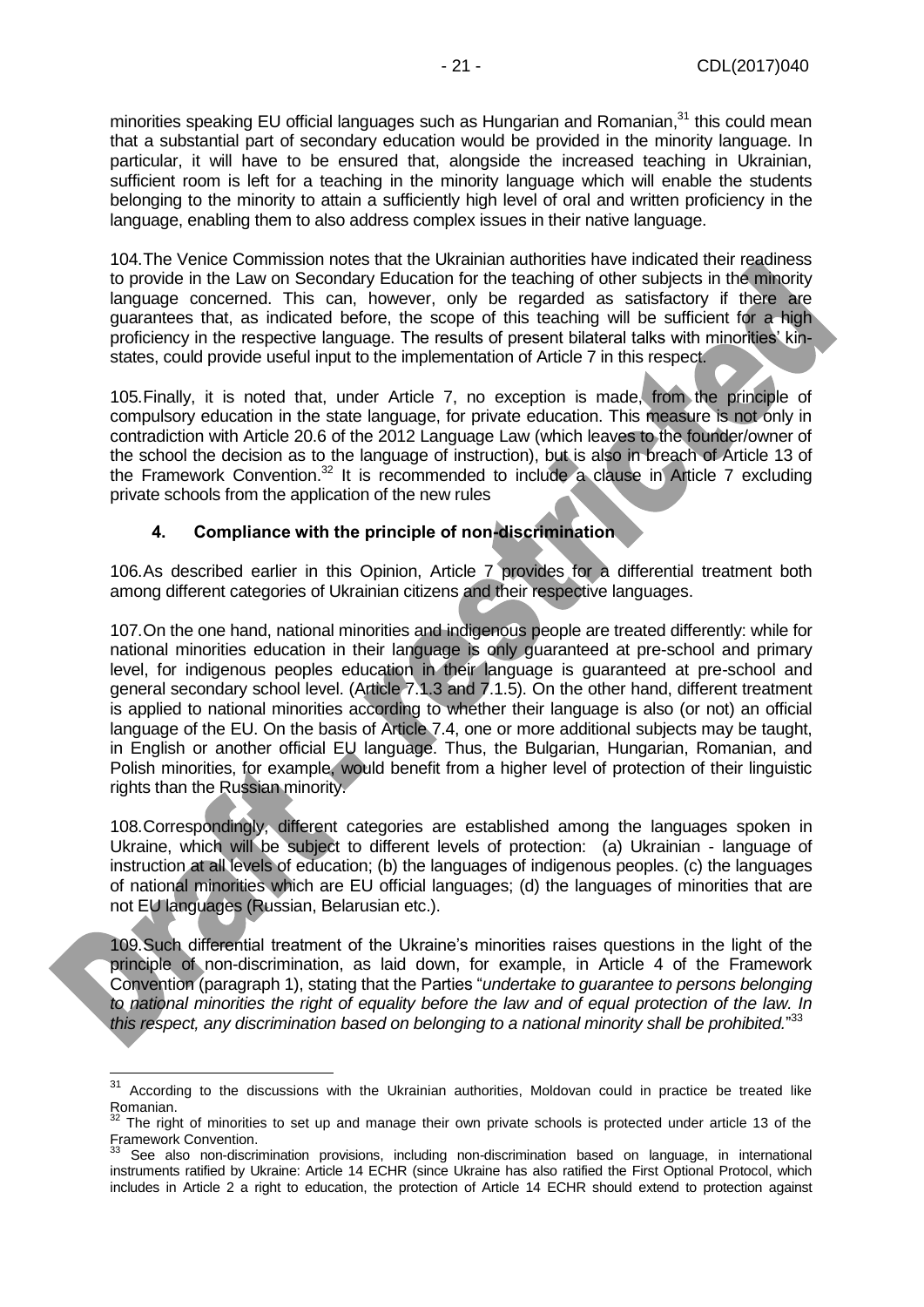110.It is true that not every form of unequal treatment amounts to a legally prohibited discrimination and that affirmative measures might be necessary to protect and promote the distinct identity of national minorities, as recognised in Article 4 (3) of the Framework Convention with regard to unequal treatment between majority and minority populations. Moreover, paragraph 2 of Article 4 requires the state to "*take due account of the specific conditions of the persons belonging to national minorities*". Similar considerations should also apply as regards unequal treatment between minority groups. This would, for example, mean that there might indeed be good reasons to provide preferential treatment to indigenous peoples, as foreseen in Article 7 of the Education Law (although the reason invoked by the Ukrainian authorities - the absence of kin-states - is generally not considered to be acceptable under applicable European standards; any differentiation must be based on other grounds such as, e.g., different degrees of vulnerability or need of state support). With respect to the present situation of the Crimean Tatars and other small minorities, affirmative action in their favour may indeed be justified.

111. It is much more difficult, however, to see any reason justifying the treatment differentiating<sup>34</sup> between, on the one hand, national minorities speaking an official language of the EU, and, on the other hand, national minorities such as the Russian minority which, under the new framework, after the end of primary school education, will only be entitled to teaching of their languages as a subject. In particular, the relegation of the Russian language, which to date has served as a language of instruction for minority communities to the end of secondary education, to one through which instruction is possible only to the end of primary education, seems problematic.<sup>3</sup>

112.Taking into account the particular place of the Russian language in Ukraine (the most widely used of all of Ukraine's regional or minority languages, and, as the Committee of Experts of the Language Charter has noted, the main language of communication for many persons belonging to non-Russian minorities), its more restricted use than that of official languages of EU member states, as it seems to be contemplated in Article 7 of the Education Law, is clearly problematic. It could be argued that the historical language policy, which favoured Russian, and the current political context, may be factors which could justify such an approach. However, it appears that even the domestic constitutional order of Ukraine gives some recognition to the particular place of Russian. Article 10 of the Constitution of Ukraine provides that the state language of Ukraine is Ukrainian, but it also guarantees "the free development, use and

<sup>35</sup> Under the Language Charter, the Committee of Experts has made a number of specific observations of relevance in relation to Russian. For example, the initial monitoring report noted that the Russian language is considered by many persons belonging to national minorities and by some ethnic Ukrainians as their mother tongue, and, "it is therefore not in the same position as other regional or minority languages". The report furthermore noted that "given the number of Russian speakers in Ukraine, it is clear that the Russian language must be accorded a special position" (paragraph 79). See also the Explanatory of the Charter in relation to the flexibility provided in choosing Part III obligations and the need to take into account, when deciding the level of protection, "the situation of the language"; this would imply, for instance, in the absence of other factors, that the larger the number of speakers of a regional or minority language and the more homogeneous the regional population, the "stronger" the option which should be adopted; a weaker alternative should be adopted only when the stronger option cannot be applied owing to the situation of the language in question" (paragraph 46).

discrimination based on language, among other things, in education) and the Protocol 12 to the ECHR, as well as in domestic law of Ukraine, such as Article 24 of the Constitution of Ukraine.

<sup>34</sup> See *Case "relating to certain aspects of the laws on the use of languages in education in Belgium" v. Belgium* (merits). Application no 1474/62; 1677/62; 1691/62; 1769/63; 1994/63; 2126/64), 23 July 1968, in which the Court found that the Belgian Act of 2 August 1963 did not comply with Article 14 of the Convention, read in conjunction with Article 2 of Protocol 1, on the basis that it prevented certain children from having access to French-language schools in the communes on the outskirts of Brussels solely because of the residence of their parents. The Court established that the right to education implied the right to be educated in the national language, but did not include the provision that the parent's linguistic preferences be respected. In reaching its decision, the Court established that the principle of equality of treatment enshrined in Article 14 was violated if the distinction had no objective and reasonable justification, did not pursue a legitimate aim, and was not proportionate to the aim pursued.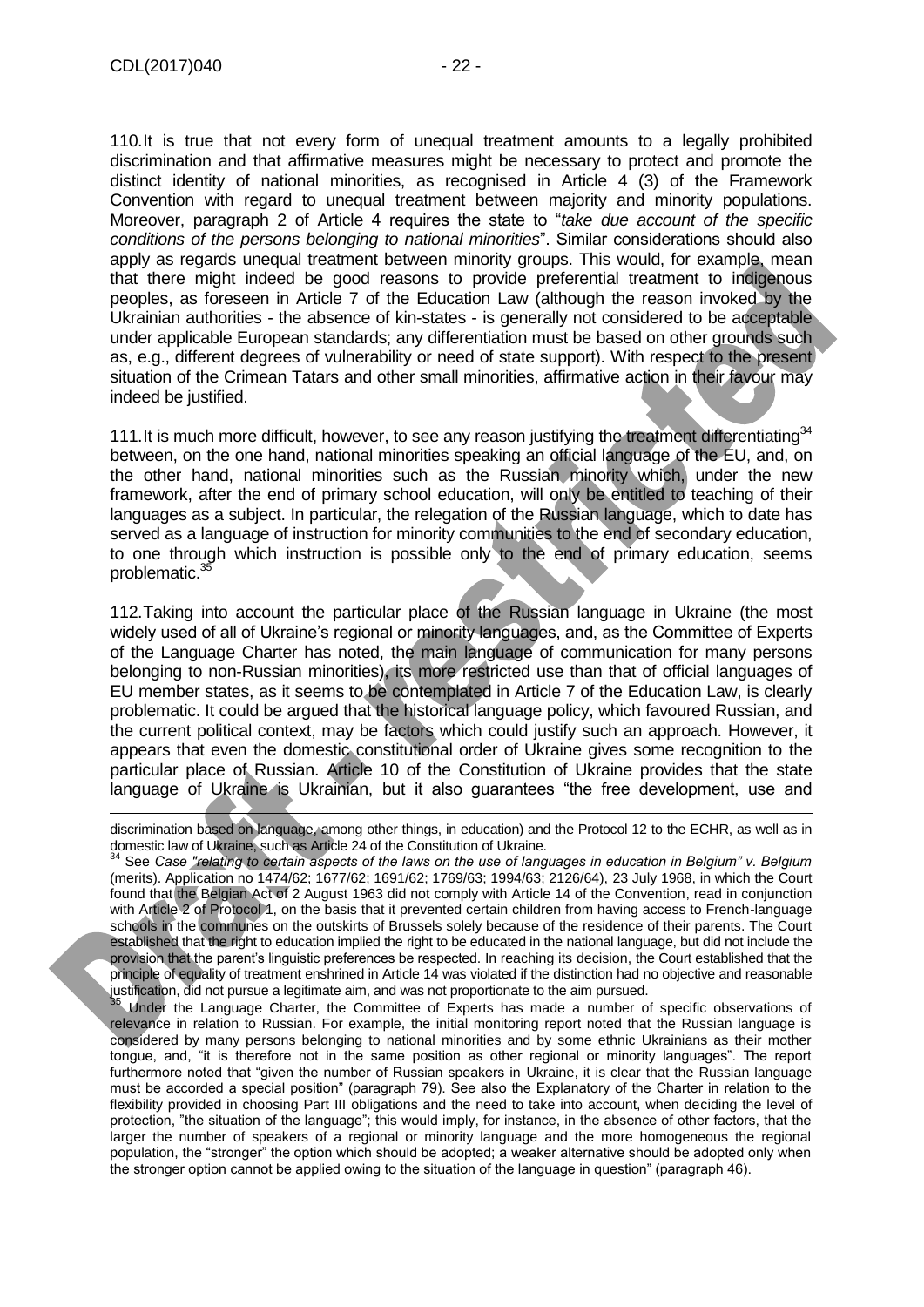protection of Russian, and other languages of national minorities of Ukraine". It is therefore far from clear that a consideration of the historical factor would justify the less favourable treatment accorded to Russian under Article 7 of the Education Law.

113.Some interlocutors in Ukraine have referred to the fact that most Russian native speakers in Ukraine actually live in Russian-speaking areas, and thus will use Russian regularly in daily life anyway and have broad access to media in Russian. Moreover, since the Russian and Ukrainian languages belong to the same language group, it is easier to retain a sufficient level of proficiency in both languages. In their view, the fact that Article 7 maintains teaching in the Russian language at the primary level and teaching of the Russian language at the secondary level will enable the Russian-speaking students to maintain a high level of proficiency in their language. On the other hand, representatives of the Russian minority underlined that the fact that the Russian and Ukrainian languages belong to the same linguistic family, explains that already under the previous law, pupils from schools with Russian as the language of education, had - unlike the other minorities - good results for the "Ukrainian language and literature" EIT exam. Therefore, they argue that for these students the need to pursue the entire secondary education in the state language is less imperative.

114.Although the Venice Commission is not in a position to assess all factual elements that play a role in the language education policy of Ukraine, it is, in the light of all the elements mentioned in the previous paragraphs, of the view that, unless a more convincing justification is provided, the less favourable treatment of the Russian language (and other languages which are not official languages of the European Union), in Article 7 paragraph 4, is not justified in the light of the principle of non-discrimination, and raises potential issues of constitutionality in relation to Article 10 and Article 24 (the equality clause) of the Ukrainian Constitution, as well of consistency with other relevant provisions of the Ukrainian legislation (Article 20 of the 2012 Language Law).

115.A treatment equal to that of EU languages of Ukraine's minorities would certainly be more in conformity with the way in which Article 10 of the Constitution is formulated. Maintaining, at least, some prominent Russian schools as part of the historic and cultural identity and heritage of the concerned communities, to be selected through consultations with the representatives of the Russian minority, would be a possible way to accommodate existing expectations within this minority, and would also reflect a more open and inclusive approach, on the part of the authorities, towards all the country's minorities. This can only contribute to preserving social peace and good inter-ethnic relations and be beneficial to the Ukrainian society as a whole.

#### <span id="page-22-0"></span>**IV. Conclusion**

116.The Venice Commission has examined the provisions dealing with the language of education - Article 7 and Article 3 paragraph 18 of the Concluding and Transitional Provision - in the new Law on Education adopted by the Ukrainian Parliament on 5 September 2017.

117.Since Ukraine gained its independence, the language issue has always featured prominently in the national debate, being legitimately considered to be an important element, if not the main factor, in state and nation-building. At the same time, in the specific demographic, social and geo-political context prevailing in Ukraine, designing a language policy likely to respond to the various expectations and interests within the Ukrainian society, respectful of the applicable standards and the linguistic rights of both the majority and the country's minorities with different historical backgrounds, expectations and needs - is a difficult challenge. This is all the more true in the current situation of the country.

118.The Venice Commission wishes to underline, in the first place, as it did on previous occasions, that it is a legitimate and commendable aim for states to promote the strengthening of the state language and its command by all citizens, and to take action for its learning by all,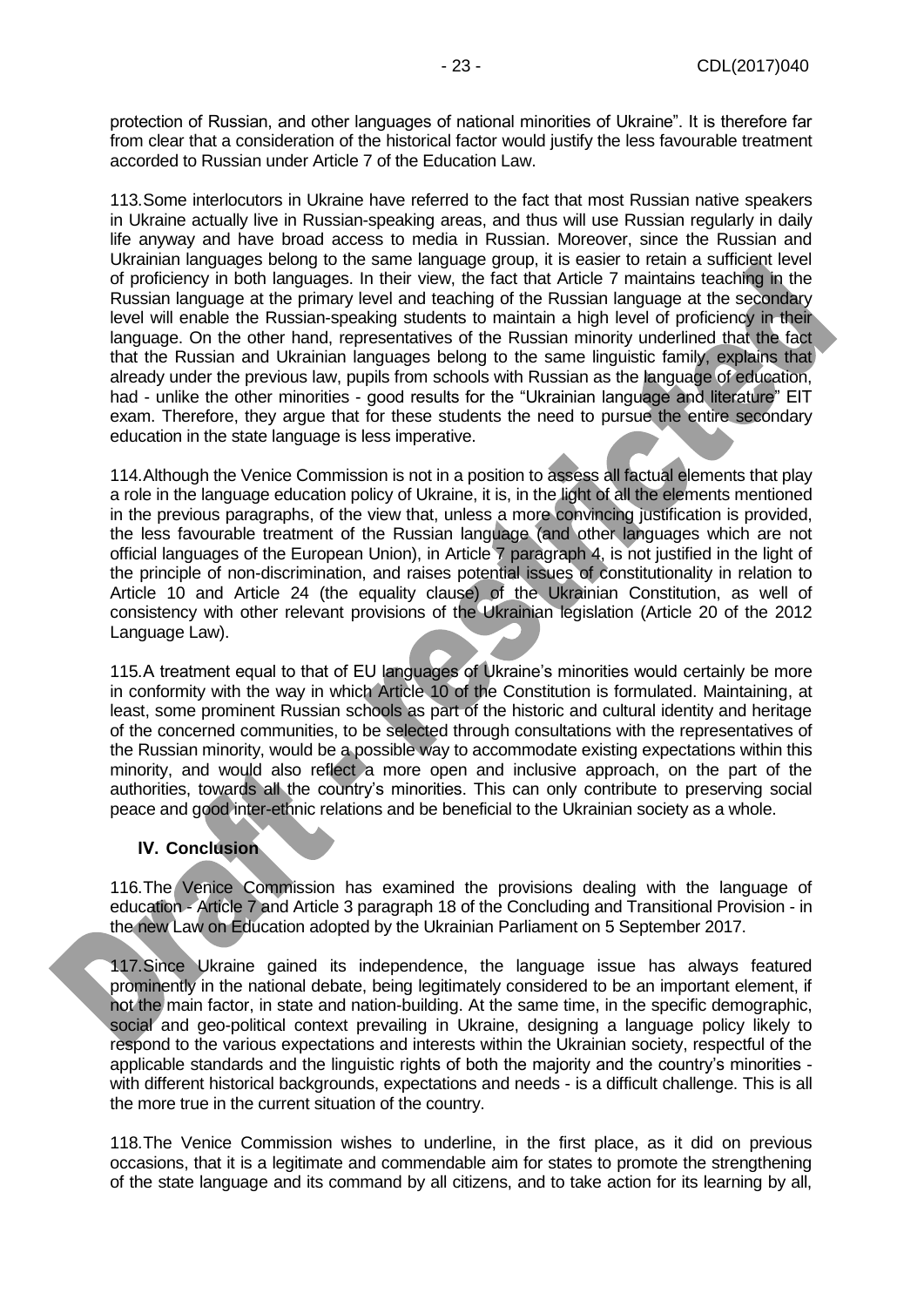as a way to address existing inequalities and to facilitate more effective integration of persons belonging to national minorities into society.

119.While introducing a comprehensive reform of the Ukrainian education system which globally seems to be positively received, the new Education Law also proposes new principles for the use of languages as medium of education and as subject of instruction. In particular, Article 7 of the new Law, by reducing the scope of education in minority languages, notably at the secondary level, has drawn strong criticism and protests both domestically and internationally.

120. This criticism seems justified to a considerable extent. The Article, as adopted, is quite different from the draft on which minorities were consulted. Article 7 contains important ambiguities and does not appear to provide the guidance needed from a framework law in the application of the country's international and constitutional obligations. It contains some guarantees for education in the minority languages, mainly limited to primary education, though the exact scope of such guarantees is not as clear as it could be. It actually allows to radically change the previous language regime, at least in secondary education, towards a system focused on the compulsory use of the Ukrainian language as the language of education. This would result in a severe decrease in the opportunities available to persons belonging to national minorities to be taught in their languages, which amounts to a disproportionate interference with the existing rights of persons belonging to national minorities. In addition, the short deadline for the implementation of the new rules raises serious concerns about the quality of education.

121.The very vagueness of Article 7 makes it, however, also possible to implement the provision in a manner that is more friendly towards the rights of national minorities, and the Ukrainian authorities seem ready to use such possibilities. As regards primary education, Article 7 contains some guarantees only for the continuation of education in minority languages, but it is also not an obstacle. The Venice Commission understands that the Ukrainian authorities seem to intend to continue with the teaching of most subject matters in minority languages in specific classes for national minorities.

122.As regards secondary education, Article 7, while clearly aimed at increasing the role of the state language and reducing the role of minority languages, still leaves room for some flexibility. The Education Law is a framework law and the Law on Secondary Education, still to be adopted, could provide for more detailed and balanced solutions. If the law were implemented in a manner that minority languages could only be taught as a subject and there would no longer be the possibility to teach other subjects in the minority language, this would clearly be a disproportionate interference with the existing rights of minorities. However, Paragraph 4 of Article 7 provides a legal basis for the teaching of other subject matters in official languages of the EU.

123.The intention of the Ukrainian authorities seems, indeed, to use this provision to also enable the teaching of other subjects in these languages. This could be an acceptable solution for these languages, but only if there are sufficient guarantees in the implementing legislation, specified following adequate consultation of minorities, that the scope of this teaching will be sufficient to enable the students to attain a high level of oral and written proficiency, enabling them also to address complex issues. The results of the current bilateral talks with minorities' kin-states, could provide useful input to the implementation of Article 7 in this respect.

124.However, paragraph 4 of Article 7 provides no solution for languages which are not official languages of the EU, in particular the Russian language, as the most widely used language apart from the state language. The less favourable treatment of these languages is difficult to justify and therefore discriminatory. Having regard to these considerations, the appropriate solution would certainly be to amend Article 7 and replace this provision with a more balanced